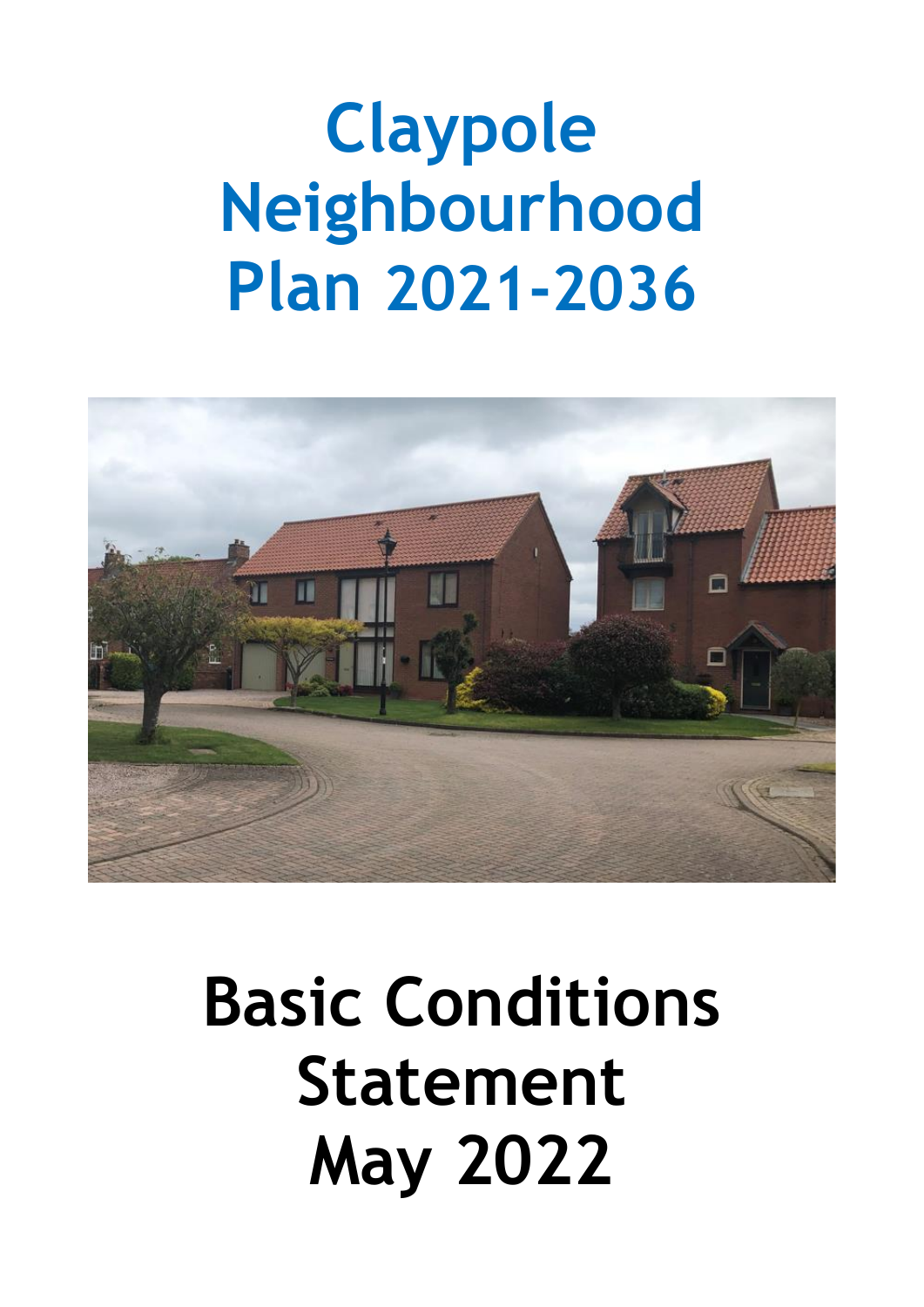# **Claypole** Neighbourhood Plan 2021-2036

### Basic Conditions Statement May 2022

Submission of the Neighbourhood Plan in accordance with Regulation 15 of Neighbourhood Planning Regulations 2012

The Neighbourhood Plan Steering Group on behalf of Claypole Parish Council:

Andy Hey (Chair) Dave Coxe Councillor John Freeman Pauline Luxton Councillor Alice Maggs Bridget Rosewell

The Parish Council received professional planning support from NEIGHBOURHOOD-PLAN.CO.UK during the production of this Neighbourhood Plan.

### NEIGHBOURHOOD-PLAN.CO.UK

For any query relating to the Neighbourhood Plan contact: Cathy Clarke Clerk to Claypole Parish Council Email: [cathy.clarke@claypolepc.org.uk](mailto:cathy.clarke@claypolepc.org.uk)

<https://claypole.parish.lincolnshire.gov.uk/>

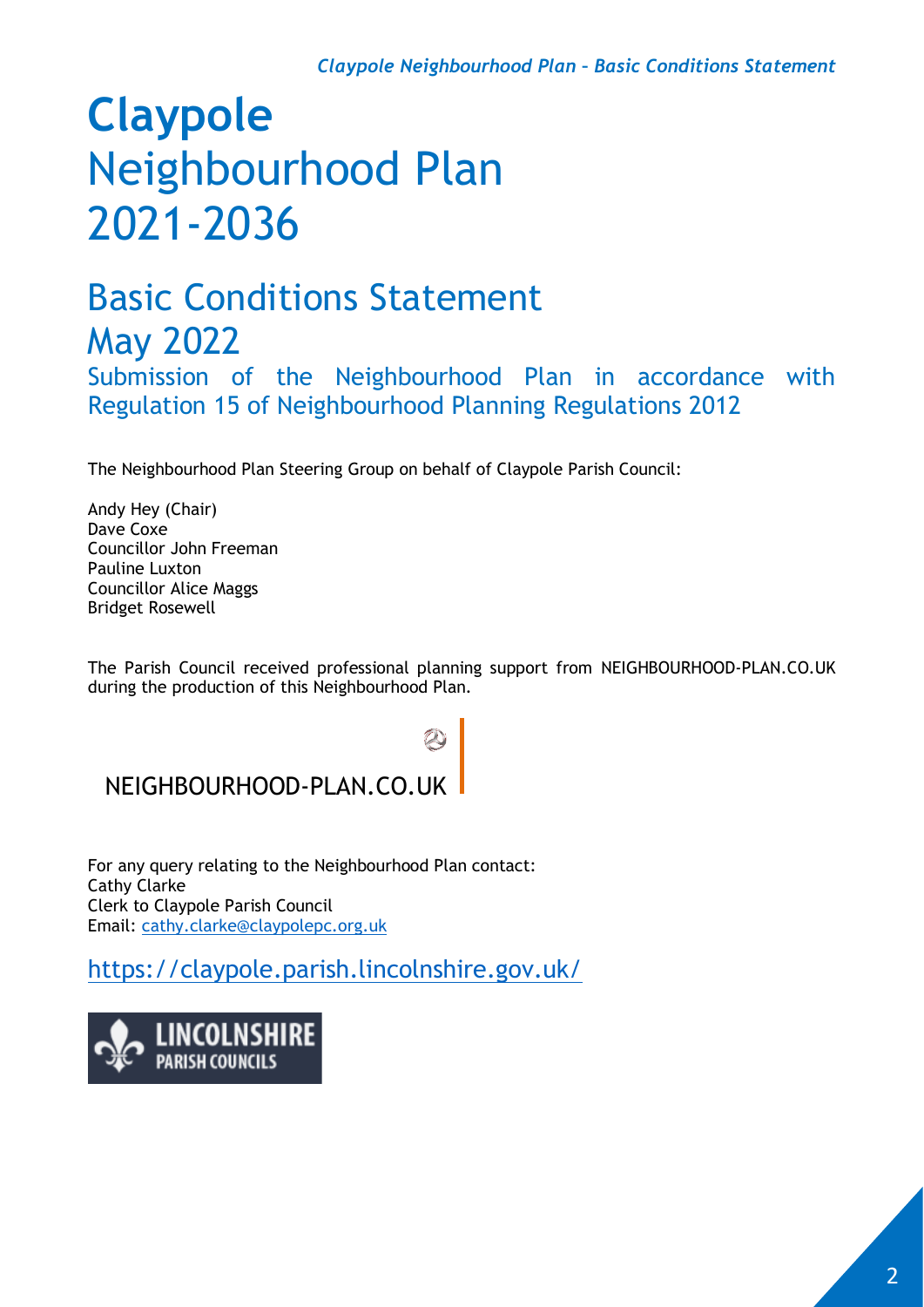### **Claypole** Neighbourhood Plan 2021-2036

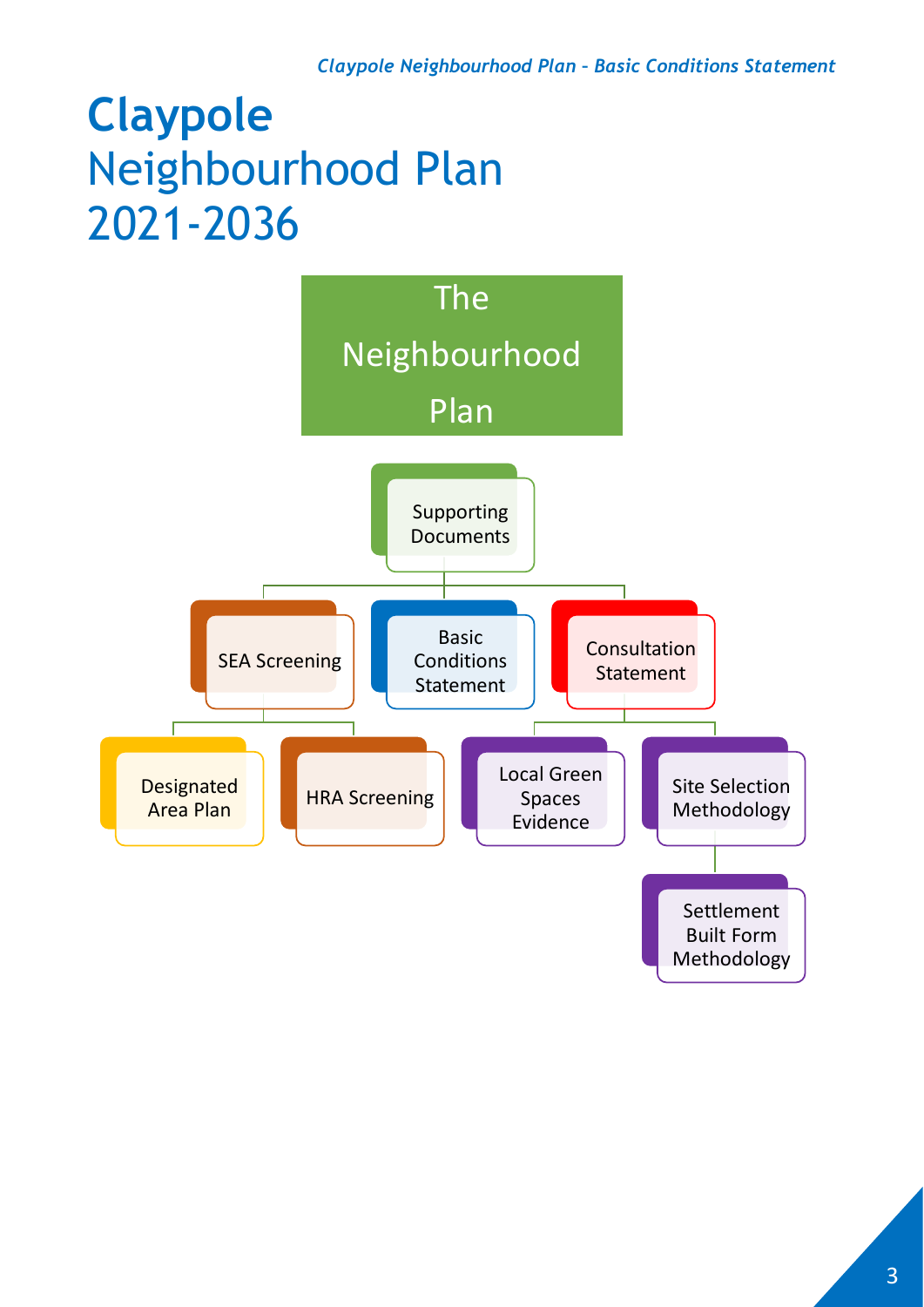### Copyright Acknowledgements

#### Mapping

Contains OS data © Crown copyright 2022 © Crown copyright and database rights 2022, OS licence number 100064394

Mapping used in this document is either OS Open Data used under the Open Government Licence or is OS Licenced Data from the Parish Online Service reproduced in accordance with the Parish Council's Public Sector Geospatial Agreement licence number 100064394 issued by Ordnance Survey.

#### Aerial Photos

Contains OS data © Crown copyright 2022

Aerial photos are from Ordnance Survey and are used under the Open Government Licence.

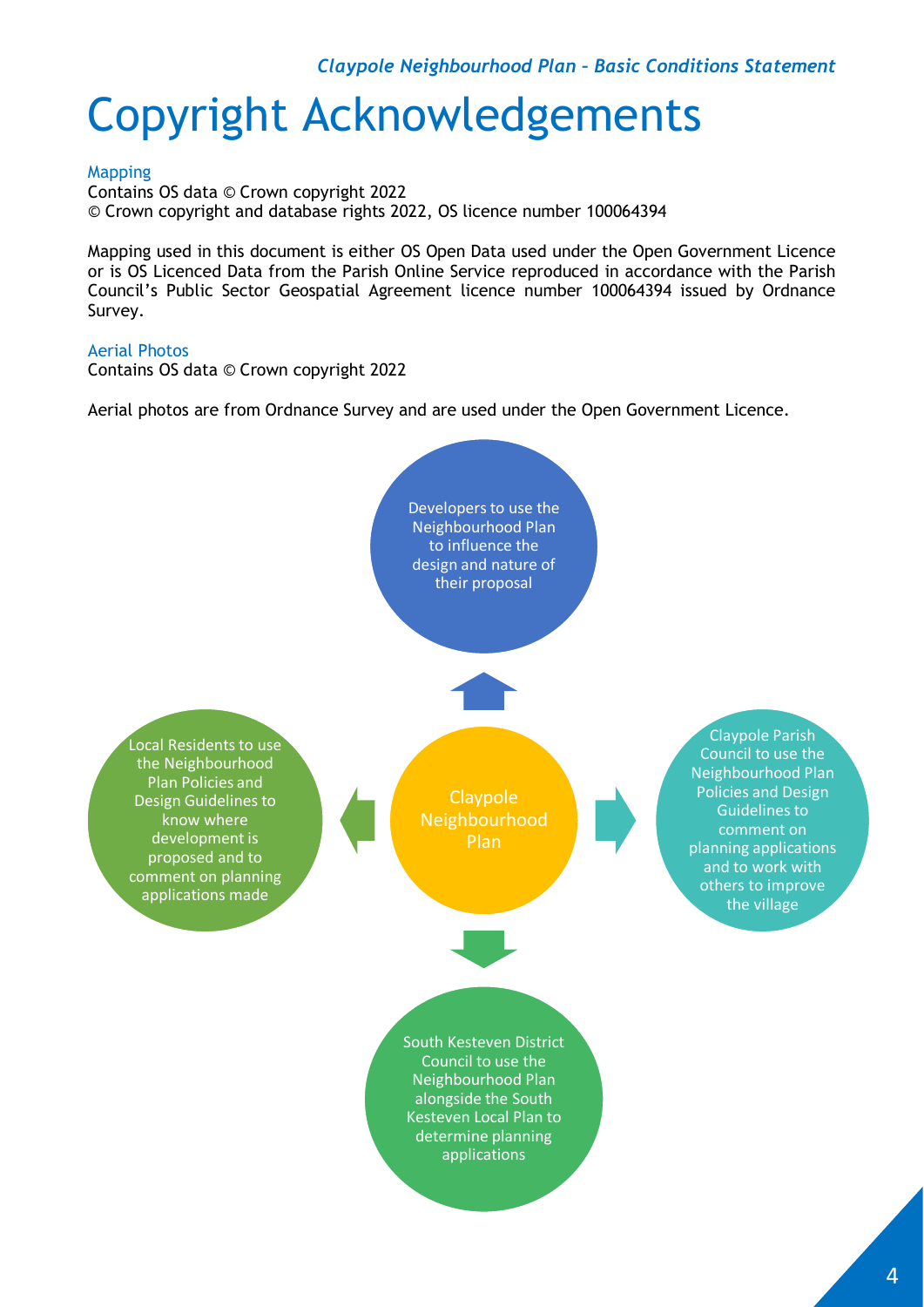### Contents

| Introduction                                                           | Page 6  |
|------------------------------------------------------------------------|---------|
| The Development Plan                                                   | Page 8  |
| <b>Retained EU Obligations</b>                                         | Page 10 |
| Conformity with National Planning Policy                               | Page 11 |
| General conformity with the Strategic Policies of the Development Plan | Page 12 |
| Contribution to Achieving Sustainable Development                      | Page 12 |
| <b>Consultation and Conclusion</b>                                     | Page 13 |

#### Appendices

One: Conformity with the Strategic Policies of the Development Plan & National Policy Page 15<br>Two: Assessment of Neighbourhood Plan policies on Sustainable Development Page 27 Two: Assessment of Neighbourhood Plan policies on Sustainable Development

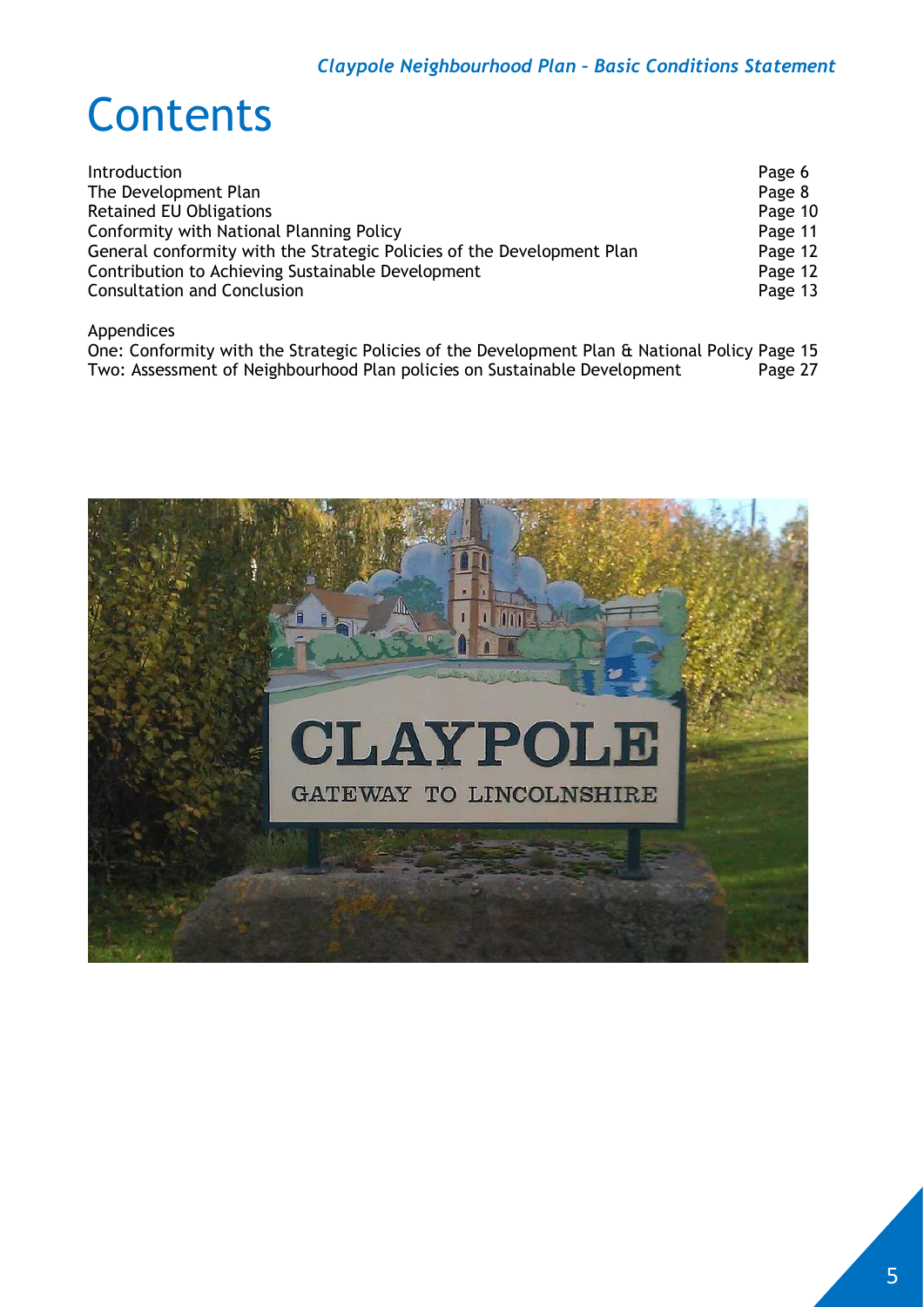### Introduction

- 1. This Statement has been prepared to accompany the Claypole Neighbourhood Development Plan ('the Neighbourhood Plan') under the Neighbourhood Planning (General) Regulations 2012 ('the Regulations'). The relevant local planning authority is South Kesteven District Council.
- 2. A formal application was made by Claypole Parish Council on 21 July 2013 as a 'relevant body' under Section 61G of the Town and Country Planning Act 1990 (as amended) for the designation of a neighbourhood area in order to develop a neighbourhood plan. The area of the Neighbourhood Plan is based upon the parish boundary, which was seen as appropriate as this area is recognised as the distinct community of Claypole. The request was that the Parish Council be recognised as a Neighbourhood Area for the purpose of producing a neighbourhood plan, in accordance with the Neighbourhood Planning Regulations 2012.
- 3. South Kesteven District Council publicised this application to produce a Neighbourhood Plan as required by statute. South Kesteven [designated](http://www.southkesteven.gov.uk/index.aspx?articleid=8397)<sup>1</sup> the Parish of Claypole as a neighbourhood area on 19 March 2014.
- 4. The Neighbourhood Plan has been prepared by Claypole Parish Council, a qualifying body, (Section 38A (12) of the Planning and Compensation Act 2004) for the Neighbourhood Area covering the Parish of Claypole. The name of the neighbourhood area is the 'Claypole Neighbourhood Area'. It does not relate to more than one neighbourhood area and there are no other neighbourhood development plans in place within the neighbourhood area.
- 5. The policies described in the Neighbourhood Plan relate to the development and use of land in the designated Neighbourhood Area only. The document sets out the period of the Neighbourhood Plan which is from 2021 to 2036.
- 6. The Neighbourhood Plan does not deal with county matters (mineral extraction and waste development), nationally significant infrastructure or any other matters set out in Section 61K of the Town and Country Planning Act 1990.
- 7. The decision to develop a neighbourhood plan was based on adding local value and needs specific to the Parish of Claypole that are not covered in the NPPF or other parts of the statutory Development Plan.
- 8. The Statement addresses each of the four 'basic conditions' required of the Regulations and explains how the Neighbourhood Plan meets the requirements of paragraph 8(2) of Schedule 4B to the 1990 Town & Country Planning Act. As part of developing the Draft Neighbourhood Plan the Parish Council met with officers of the District Council to discuss matters including the timescales for progressing the review of the South Kesteven Local Plan to 2036 and the conformity of the Neighbourhood Plan to National Planning policies and the policies of the Development Plan.
- 9. The Regulations state that a neighbourhood plan will be considered to have met the basic conditions if:
	- Having regard to national policies and advice contained in guidance issued by the Secretary of State, it is appropriate to make the neighbourhood development plan;
	- The making of the neighbourhood development plan contributes to the achievement of sustainable development;

<sup>1</sup> http://www.southkesteven.gov.uk/index.aspx?articleid=8397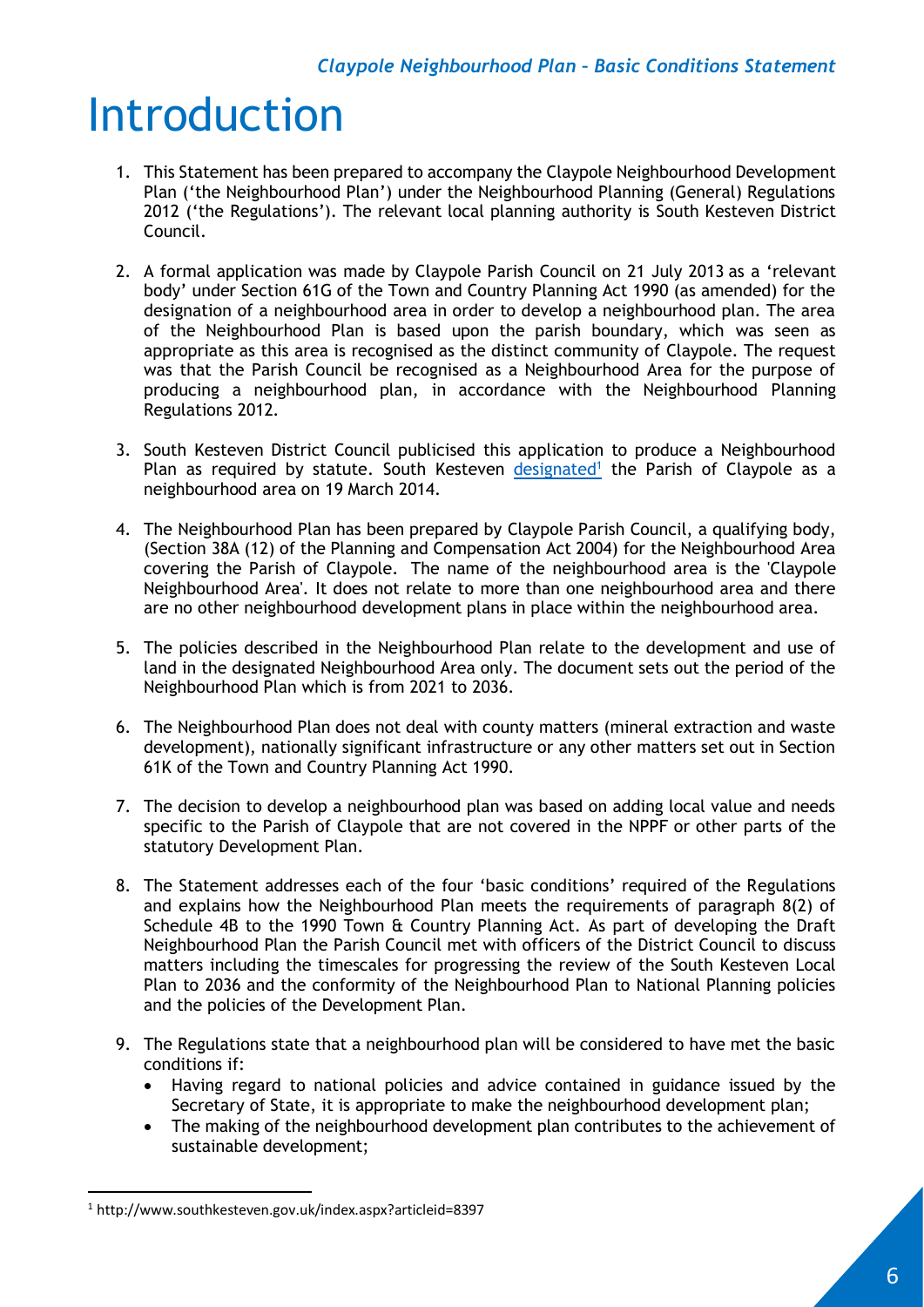- The making of the neighbourhood development plan is in general conformity with the strategic policies contained in the development plan for the area of the authority (or any part of that area);
- The making of the neighbourhood development plan does not breach, and is otherwise compatible with, retained EU obligations.

#### **Structure of Neighbourhood Plan**

10. The Neighbourhood Plan includes four themed sections: Built Environment; Housing; Community Facilities; and Natural Environment.



- 11. These are all issues that are important to the community and within each section policies are included to guide the development and use of land. Each Policy contains an introduction and explanatory text followed by the Policy itself in coloured text.
- 12. Following the themed sections, the Neighbourhood Plan contains an implementation and delivery section. It is important that Neighbourhood Plans are deliverable and this section includes the key projects arising from the Neighbourhood Plan and details of how they will be delivered.
- 13. The final section includes a list of non-land use planning issues that the community raised as being important. The Parish Council has not ignored these important issues, but as this is a statutory planning document it cannot include non-land use planning issues. This section is included in the Neighbourhood Plan to demonstrate to the community that all of their concerns have been taken into account and will be addressed by the Parish Council outside of the Neighbourhood Plan process.

#### **Consultation with the Local Community**

14. Since the designation of Claypole as a neighbourhood area, various elements of consultation have been undertaken regarding the future planning of the Parish. Details of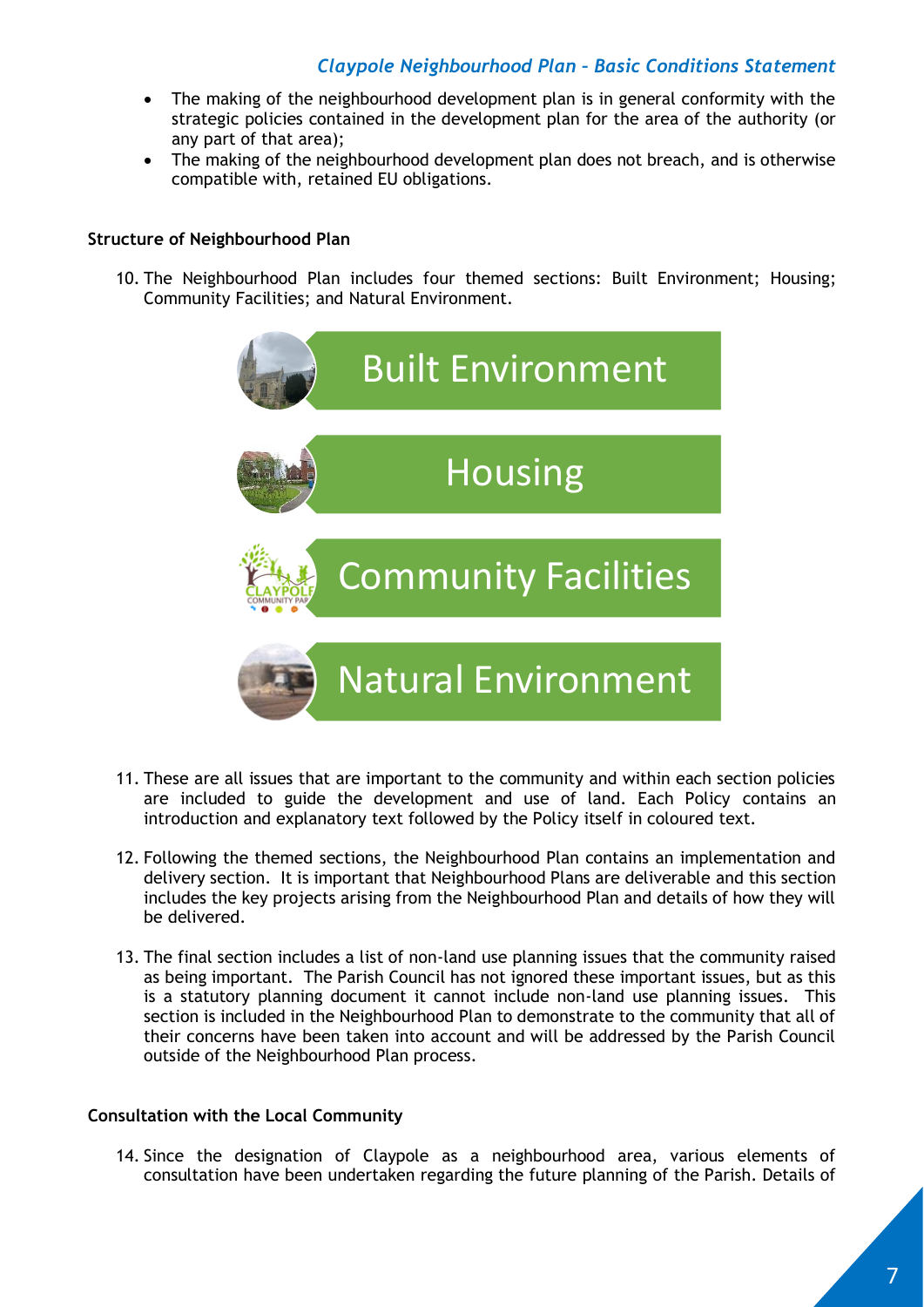the consultation undertaken to date are set out in the Consultation Statement that accompanies this Plan.

#### **Associated Documents**

- 15. The Neighbourhood Plan has a number of associated supporting documents as follows:
	- Designated Area Plan
	- Consultation Statement
	- Basic Conditions Statement
	- SEA Screening
	- HRA Screening
	- Site Selection Methodology
	- Local Green Spaces Evidence
	- Settlement Built Form Methodology

### The Development Plan

- 16. The South Kesteven Local Plan sets out the vision, objectives, spatial strategy and policies for the future development of the district. It also identifies land and allocates sites for different types of development, such as housing and employment, to deliver the planned growth for South Kesteven 2036. It was adopted in January 2020. The document includes strategic planning policies to guide and control the overall scale, type and location of development including the allocation of strategic sites. It indicates the number of homes to be built by 2036.
- 17. The 'Development Plan' (including Minerals and Waste) for Claypole is made up of 4 elements as follows:

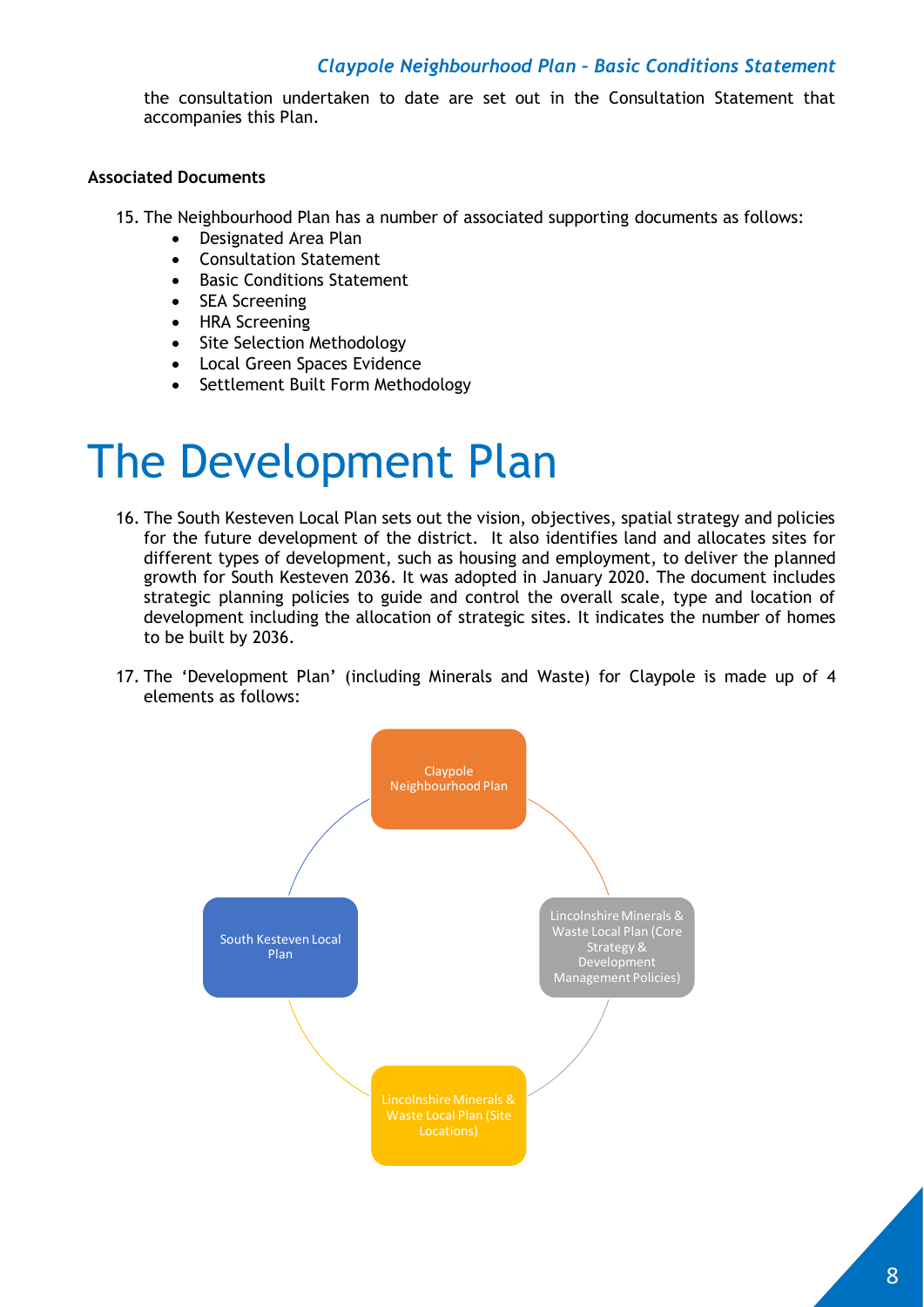18. All policies within the Neighbourhood Plan should be read in conjunction with the South Kesteven [Local Plan](http://www.southkesteven.gov.uk/index.aspx?articleid=14904)<sup>2</sup>. When determining proposals for development, no policy will be applied in isolation and account will be taken of all relevant policies.

#### **The Emerging South Kesteven Local Plan Review**

- 19. The current Local Plan for South Kesteven was adopted in January 2020 and sets out the development strategy for growth of the district to 2036. The Inspector's final report on the current Local Plan (2011 - 2036) committed the District Council to undertake an early review of the Local Plan from April 2020 with submission by the end of December 2023. The review enables necessary updates of evidence, and the Council to consider whether its local housing need has changed and needs to be re-evaluated taking into consideration changes to national planning guidance.
- 20. The timetable for [review](http://www.southkesteven.gov.uk/index.aspx?articleid=15133)<sup>3</sup> of the Local Plan is anticipated to be examined in December 2023 and adopted in December 2024, until the review has been undertaken and a new Local Plan is found sound and adopted by the Council, the current Local Plan (2011 - 2036) will continue to be the development plan for the district and used in determining planning applications.
- 21. The Local Plan Review will set out the planning framework for the district over the next 20 years up to 2041 and will cover issues such as; housing provision, the economy, retail and town centres, infrastructure provision and the environment. It will also set out policies by which planning applications will be determined, in addition to allocating land for housing, employment and retail uses.

#### **Strategic policies for the purposes of neighbourhood planning**

- 22. The system of neighbourhood planning allows Parish and Town Councils to produce neighbourhood plans to guide development at a local level. One of the requirements of such plans is that they should be in line with the 'strategic policies' of the adopted development plan for the local area.
- 23. South Kesteven District Council as the Local Planning Authority defines which policies are to be considered 'strategic' with regard to the production of a Neighbourhood Plan. The Local Plan as specified in paragraph 1.23 identifies 'strategic policies' as being those with the suffix 'SP' in brackets. The policies list on pages vi and vii confirms which policies are strategic policies for the purposes of neighbourhood planning.

#### **Surrounding Neighbourhood Plans**

24. The Claypole Neighbourhood Plan cannot be developed without consideration of other Neighbourhood Plans being developed who share a boundary with the Parish. Within South Kesteven, Claypole shares a boundary with the Parishes of Fenton, Stubton and Westborough & Dry Doddington. Within North Kesteven the adjoining Parish is Beckingham; whilst within Newark & Sherwood the adjoining Parishes are Fernwood, Balderton and Barnby in the Willows.

<sup>2</sup> http://www.southkesteven.gov.uk/index.aspx?articleid=14904

<sup>3</sup> http://www.southkesteven.gov.uk/index.aspx?articleid=15133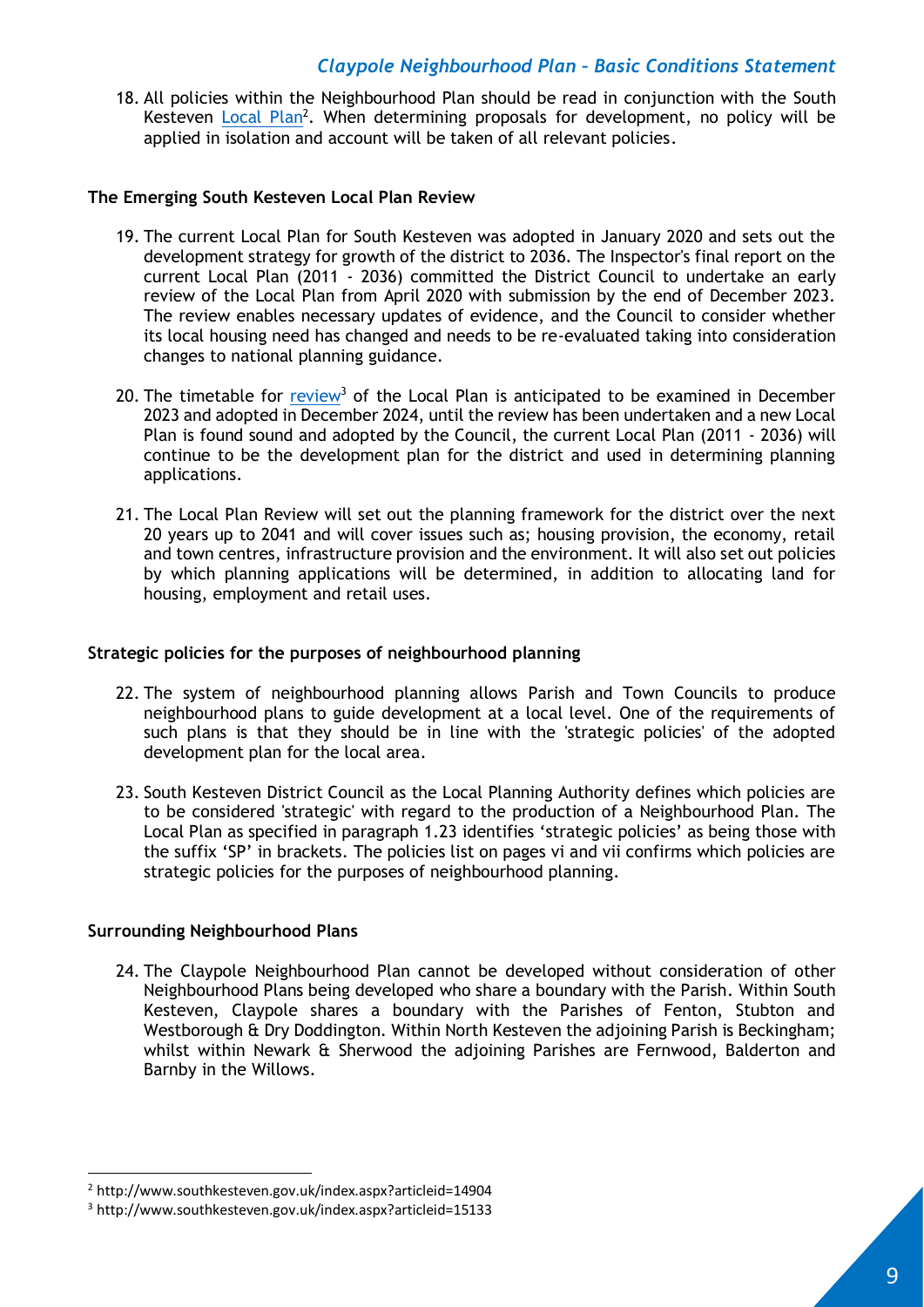- 25. The **Stubton Neighbourhood Plan** was 'made' in July 2015. The Stubton [Neighbourhood](http://www.southkesteven.gov.uk/index.aspx?articleid=8958)  [Plan](http://www.southkesteven.gov.uk/index.aspx?articleid=8958)<sup>4</sup> doesn't contain any proposals with cross boundary implications for the Claypole Neighbourhood Plan
- 26. The **Fernwood Neighbourhood Plan** was 'made' in September 2017, it covers the whole of the Parish of Fernwood and sets out planning policies for the period from 2016-2031. The policies in this [Neighbourhood Plan](https://www.newark-sherwooddc.gov.uk/fernwoodneighbourhoodplan/)<sup>5</sup> are intended to ensure that:
	- *a) development enhances the existing settlement;*
	- *b) the design of development is to the highest standards and reflects the best of that which has been built in Fernwood so far;*
	- *c) access, car parking and street layout is designed based on the experience of what has worked and what hasn't in Fernwood;*
	- *d) every opportunity is taken to improve links with the open countryside including the provision of footpaths and cycle routes to Balderton and Newark;*
	- *e) the additional community facilities complement those that already exist in Fernwood;*
	- *f) where possible, proposals that will improve existing car parking and access issues within Fernwood are also supported.*
- 27. The Fernwood Neighbourhood Plan doesn't itself contain any proposals with cross boundary implications for the Claypole Neighbourhood Plan. There are cross boundary issues that arise from the interrelationship between Fernwood as part of the Newark Urban Area and Claypole in the Newark and Sherwood Amended Core Strategy. This is explained later in Policy 4.
- 28. To date there are no proposals to develop a Neighbourhood Plan for the Parishes of Barnby in the Willows, Balderton, Fenton, Beckingham and Westborough & Dry Doddington.



### Retained EU Obligations

- 29. The Neighbourhood Plan is required to meet retained EU obligations, under Paragraph 8(2)(f) Schedule 4B of the Town and Country Planning Act 1990.
- 30. Every Neighbourhood Plan needs to consider the need for a Sustainability Appraisal (incorporating a Strategic Environmental Assessment) for the Neighbourhood Plan. SA is a mechanism for considering and communicating the impacts of an emerging plan, and potential alternatives in terms of key sustainability issues. The aim of SA is to inform and influence the plan-making process with a view to avoiding and mitigating negative impacts. Through this approach, the SA where it is undertaken for the Neighbourhood Plan seeks to maximise the Neighbourhood Plan's contribution to sustainable development.
- 31. The Steering Group on behalf of the Parish Council considers that there will be no significant environmental effects arising from the Neighbourhood Plan. They have produced a SEA and HRA Screening Assessment for the Neighbourhood Plan which has demonstrated

<sup>4</sup> http://www.southkesteven.gov.uk/index.aspx?articleid=8958

<sup>5</sup> https://www.newark-sherwooddc.gov.uk/fernwoodneighbourhoodplan/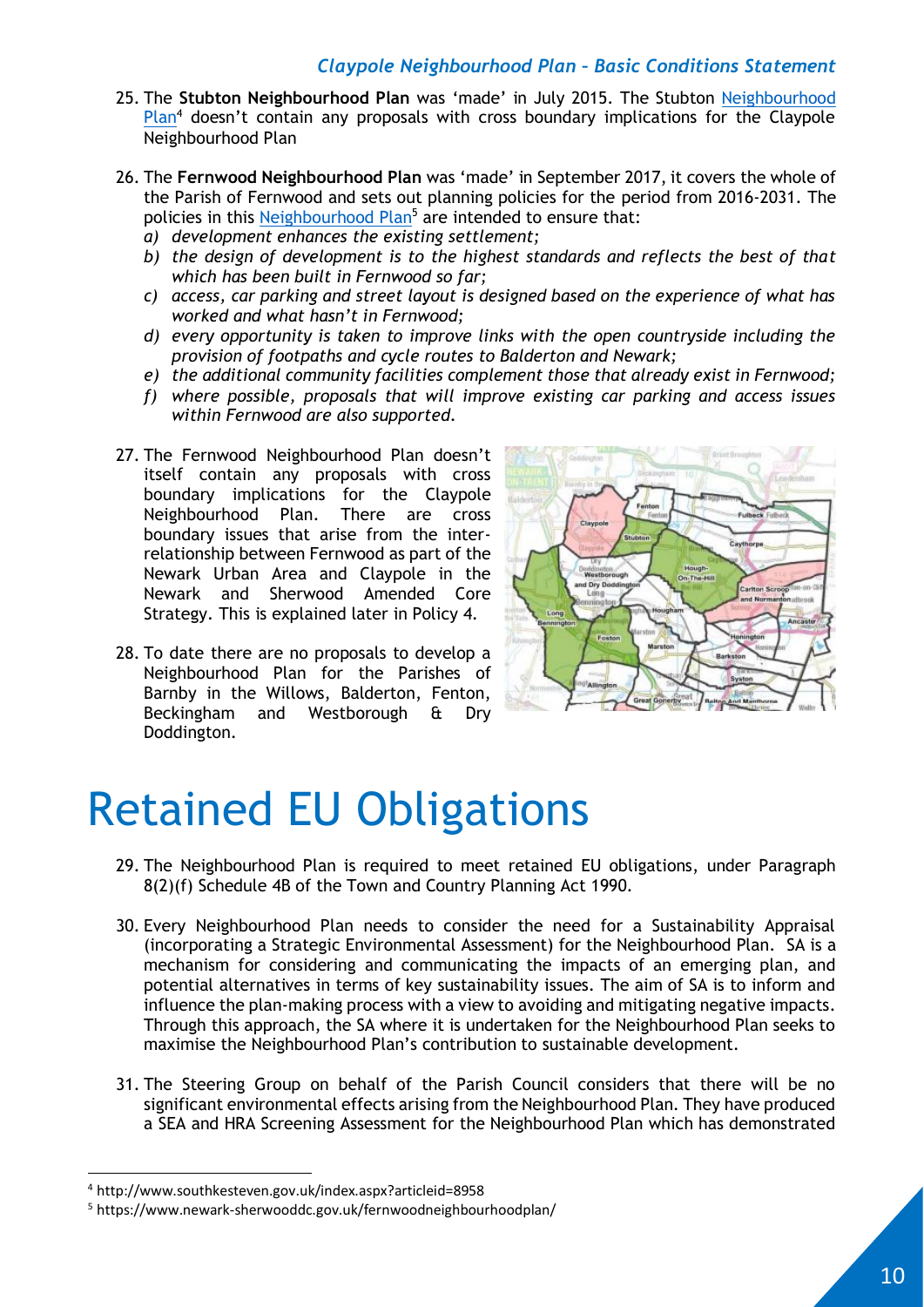that a SEA is not required. Consequently, no SA incorporating an SEA has been undertaken for the Neighbourhood Plan.

- 32. The Neighbourhood Plan has regard to the fundamental rights and freedoms guaranteed under the European Convention on Human Rights and complies with the Human Rights Act 1998.
- 33. Following the HRA Screening Report it was concluded that a Habitat Regulations Assessment was not necessary so one has not been undertaken. In the vicinity of the Claypole Neighbourhood Plan area there are no European and International designations of interest. In South Kesteven there are the Baston Fen SAC and Grimsthorpe SAC, both near to Bourne. In neighbouring Newark and Sherwood is the Birklands/Bilhaugh SAC which is west of Ollerton. The latter of these is the closest to the Neighbourhood Plan area lying approximately 27km to the north-west. Grimsthorpe SAC is the next closest at some 34km to the south-east. Accordingly, the Neighbourhood Plan will not have any significant environmental impact on any International or European designated sites.

### Conformity with National Planning **Policy**

34. The Neighbourhood Plan has been prepared with regard to national policies as set out in the National Planning Policy Framework (NPPF) of July 2021. It is also mindful of the Planning Practice Guidance published by the Government in April 2014 (as amended) in respect of formulating neighbourhood plans.

#### **National Planning Policy Framework (NPPF)**

- 35. Throughout this Neighbourhood Plan reference is made to the National Planning Policy Framework (NPPF). The NPPF sets out the government's planning policies for England and how these are expected to be applied. The latest version of the [NPPF](https://www.gov.uk/guidance/national-planning-policy-framework)<sup>6</sup> was published in July 2021 and is also supplemented by [Planning Practice Guidance](https://www.gov.uk/government/collections/planning-practice-guidance)<sup>7</sup>.
- 36. The NPPF provides a framework to produce locally distinctive Neighbourhood Plans which reflect the needs and aspirations of the community. The NPPF is clear that the planning system remains plan led. As set out in paragraph 2 of the NPPF, Section 38(6) of the Planning and Compulsory Purchase Act 2004 remains unchanged and requires that planning applications must be determined in accordance with the development plan, unless material considerations indicate otherwise. The development plan is explained later in this Neighbourhood Plan.
- 37. The purpose of the planning system is to contribute to the achievement of sustainable development. At a very high level, the objective of sustainable development can be summarised as meeting the needs of the present without compromising the ability of future generations to meet their own needs<sup>8</sup>. At a similarly high level, members of the United Nations – including the United Kingdom – have agreed to pursue the 17 Global Goals for

<sup>6</sup> https://www.gov.uk/guidance/national-planning-policy-framework

<sup>7</sup> https://www.gov.uk/government/collections/planning-practice-guidance

<sup>8</sup> Resolution 42/187 of the United Nations General Assembly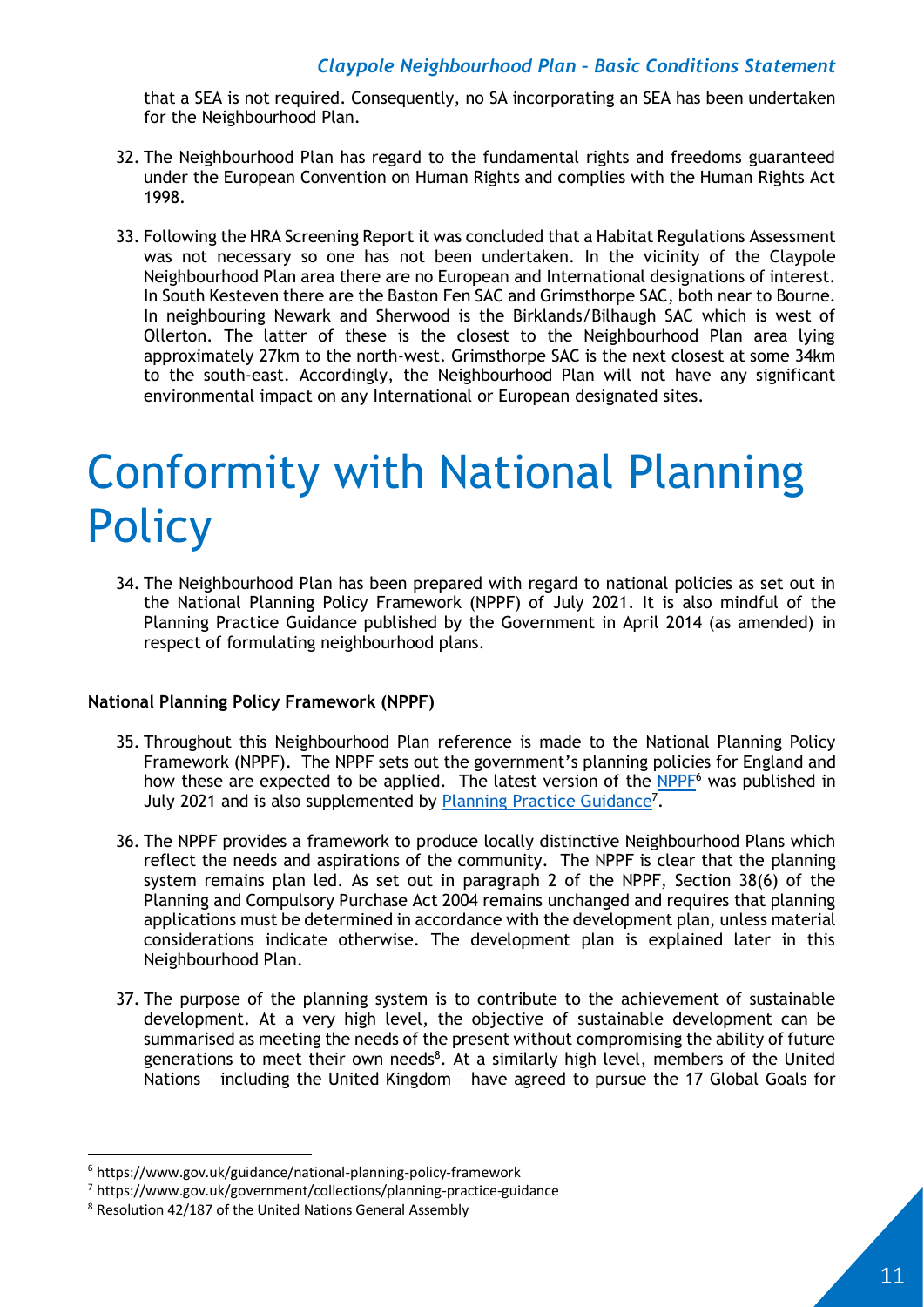Sustainable Development in the period to 2030. These address social progress, economic well-being and environmental protection<sup>9</sup>.

- 38. The NPPF in paragraphs 7 to 9 explains that achieving sustainable development means that the planning system has three overarching objectives: an economic objective; a social objective; and an environmental objective. These objectives should be delivered through the preparation and implementation of plans, including Neighbourhood Plans. Guiding development towards sustainable solutions, but in doing so should take local circumstances into account, to reflect the character, needs and opportunities of each area.
- 39. The Neighbourhood Plan contributes towards the achievement of sustainable development. More detail on the ways in which this Plan addresses sustainable development is included within Appendix 2.

#### **Planning Practice Guidance**

- 40. The Planning Practice Guidance sets out the government's advice on how to undertake neighbourhood planning within England. This is set out in detail within Section 41 of Planning Practice Guidance.
- 41. Planning Practice Guidance highlights that: *"Neighbourhood planning gives communities direct power to develop a shared vision for their neighbourhood and shape the development and growth of their local area. They are able to choose where they want new homes, shops and offices to be built, have their say on what those new buildings should look like and what infrastructure should be provided, and grant planning permission for the new buildings they want to see go ahead. Neighbourhood planning provides a powerful set of tools for local people to ensure that they get the right types of development for their community where the ambition of the neighbourhood is aligned with the strategic needs and priorities of the wider local area."*

### General Conformity with the Strategic Policies of the Development Plan

42. The table set out in Appendix 1 shows how each policy conforms with the relevant strategic policies of the Local Plan.

### Contribution to Achieving Sustainable Development

43. Every Neighbourhood Plan needs to consider whether or not the Plan needs to be supported by a Sustainability Appraisal (SA) incorporating a Strategic Environmental Assessment (SEA). SA is a mechanism for considering and communicating the impacts of an emerging

<sup>9</sup> Transforming our World: the 2030 Agenda for Sustainable Development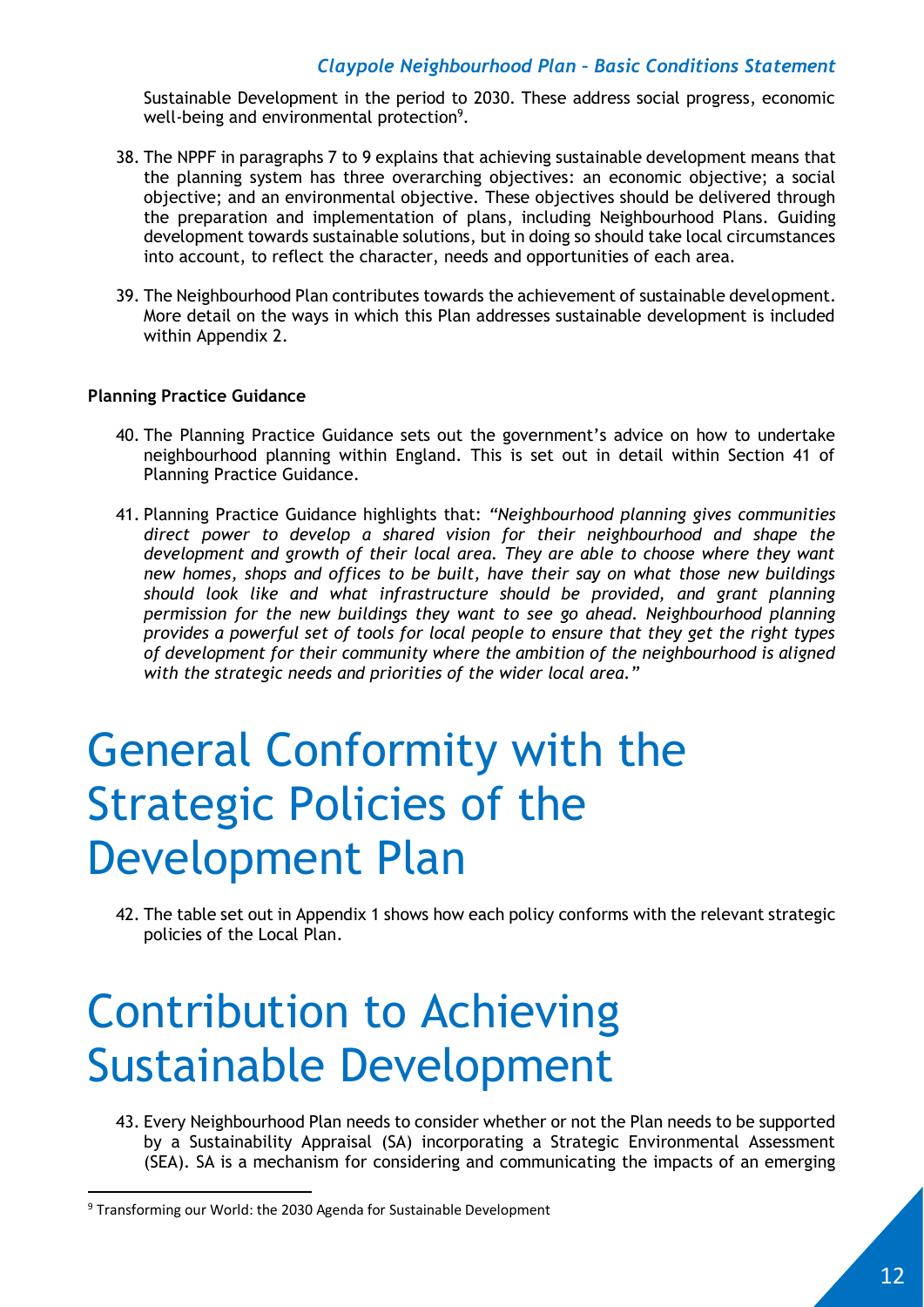plan, and potential alternatives in terms of key sustainability issues. The aim of SA where undertaken is to inform and influence the plan-making process with a view to avoiding and mitigating negative impacts.

- 44. The Neighbourhood Plan achieves positive planning for sustainable development as defined under the NPPF that requires the following aspects to be considered when preparing and neighbourhood plan, 'an economic role', 'a social role' and 'an environmental role'. These factors cannot be considered in isolation as well-designed houses and improved environmental aspects can lead to improving the lives and health of residents. Considering the economic, social and environmental roles throughout the neighbourhood plan process can help achieve sustainable development.
- 45. Part of the Neighbourhood Plan process is to ascertain if a Strategic Environment Assessment (SEA) is needed, and to clarify any environmental impacts the plan may have. The Parish Council considers that there will be no significant environmental effects arising from the Neighbourhood Plan and has produced SEA and HRA Screening Assessments Requests for the Neighbourhood Plan which has demonstrated that a SEA is not required. Consequently, no SA incorporating an SEA has been undertaken for the Neighbourhood Plan.
- 46. Although no specific Sustainability Appraisal has not been undertaken, the Neighbourhood Plan has taken account of the need to contribute to the achievement of sustainable development.

### Consultation and Conclusion

- 47. As a result of the assessment the Parish Council consider that the Neighbourhood Plan meets the relevant 'Basic Conditions'.
- 48. Consultation on the draft Neighbourhood Plan and supporting documents took place and this included a draft of this Basic Conditions Statement. No comments were made on the Basic Conditions Statement.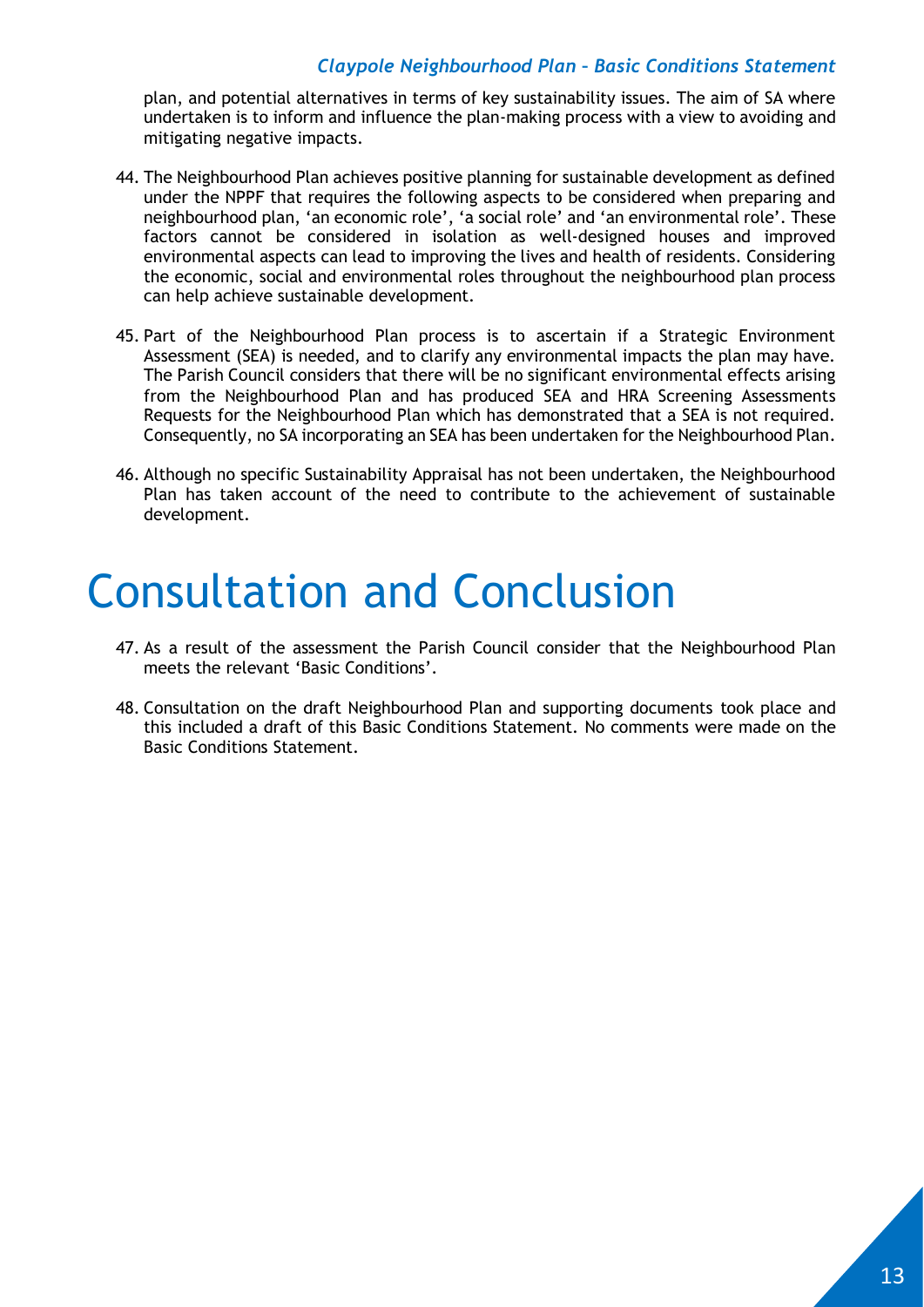This page is intentionally blank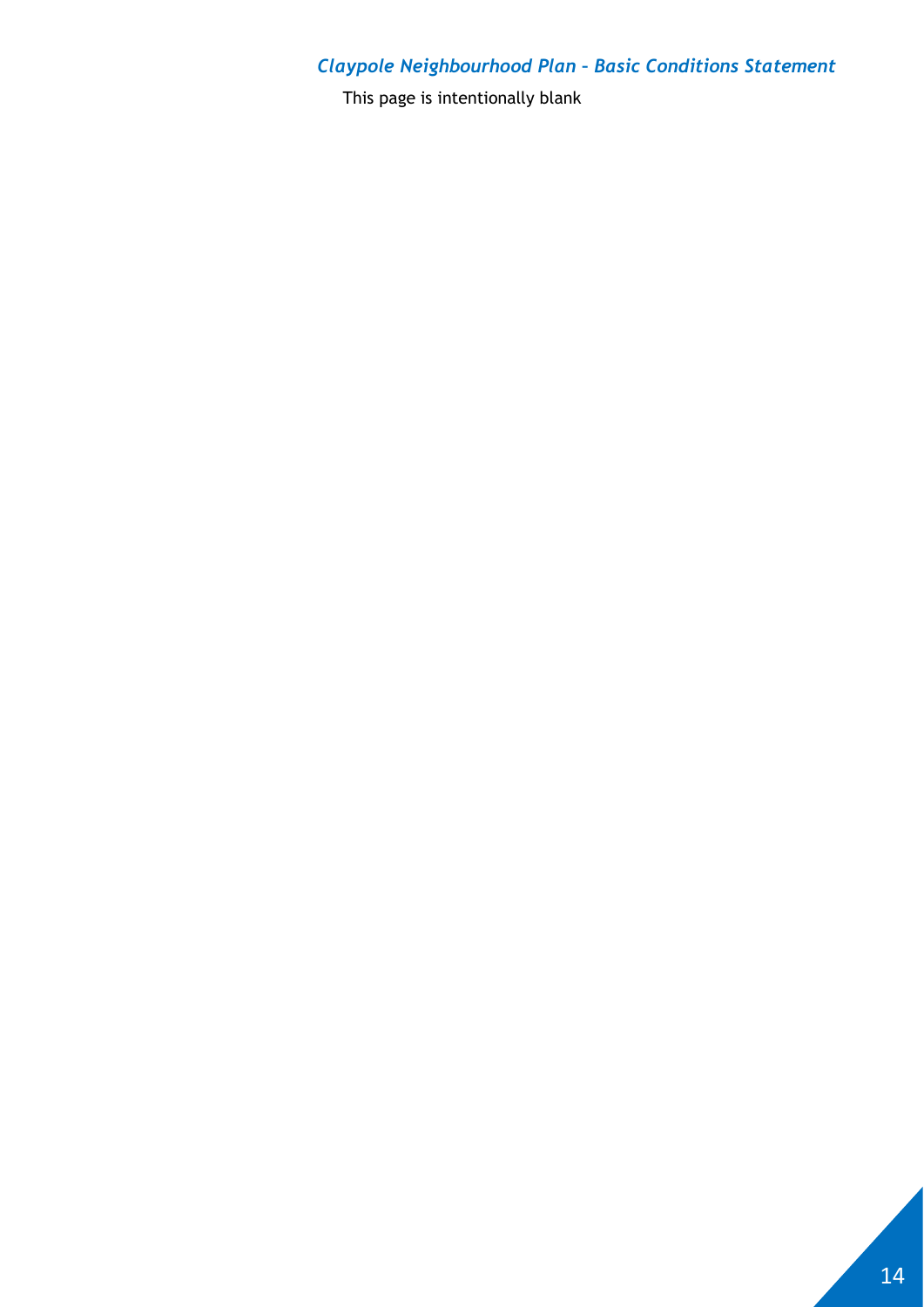# Appendix One: Conformity with Strategic Policies of the Development Plan and National **Policy**

#### **Strategic Policies of the Development Plan**

- 49. The Tables below have assessed the Neighbourhood Plan's policies in terms of general conformity with the Strategic (and Non-Strategic) Policies of the adopted Development Plan. Assessment of the Neighbourhood Plan policies against the NPPF is also undertaken alongside the strategic policies of the Development Plan.
- 50. South Kesteven District Council as the Local Planning Authority defines which policies are to be considered 'strategic' with regard to the production of a Neighbourhood Plan. The Local Plan as specified in paragraph 1.23 identifies 'strategic policies' as being those with the suffix 'SP' in brackets. The policies list on pages vi and vii confirms which policies are strategic policies for the purposes of neighbourhood planning.

#### **Table 1 – Relevant Development Plan Policies (Strategic and Non-Strategic)**

|                                                            | South Kesteven<br>Local Plan |  |  |
|------------------------------------------------------------|------------------------------|--|--|
|                                                            |                              |  |  |
|                                                            |                              |  |  |
|                                                            |                              |  |  |
| <b>Built Environment</b>                                   |                              |  |  |
| Policy 1 - Settlement Boundary                             | SP1, SP2, SP3                |  |  |
| Policy 2 - Development in the Open Countryside             | SP1, SP2, SP4, SP5           |  |  |
| Policy 3 - Protected Settlement Break                      | SD1, EN1, EN6                |  |  |
| Policy 4 - Newark Urban Area Buffer                        | SD1, EN1                     |  |  |
| Policy 5 - Design of New Development/Local Distinctiveness | <b>SD1, DE1</b>              |  |  |
| Policy 6 - Views and Vistas                                | SD <sub>1</sub>              |  |  |
| Policy 7 - Boundary Treatment, Trees and Public Realm      | SD <sub>1</sub>              |  |  |
| Policy 8 - Local Green Spaces                              | SD1, OS1                     |  |  |
| Policy 9 - Opportunities for Enhancement                   | SD <sub>1</sub>              |  |  |
| Policy 10 - Highway Impact                                 | <b>SD1, ID2</b>              |  |  |
| Policy 11 - Heritage Assets                                | SD1, EN6                     |  |  |
| Policy 12 - Non-Designated Heritage Assets                 | SD1, EN6                     |  |  |
| <b>Housing</b>                                             |                              |  |  |
| Policy 13 - New Housing                                    | SD1, SP1, SP2, SP3           |  |  |
| Policy 14 - Housing Allocation                             | SD <sub>1</sub>              |  |  |
| <b>Community Facilities</b>                                |                              |  |  |
| Policy 15 - Community Facilities                           | SP6, OS1                     |  |  |
| <b>Natural Environment</b>                                 |                              |  |  |
| Policy 16 - Setting of Claypole Village                    | SD1, EN1, EN6                |  |  |

(Note – The strategic policies are shown in **blue**)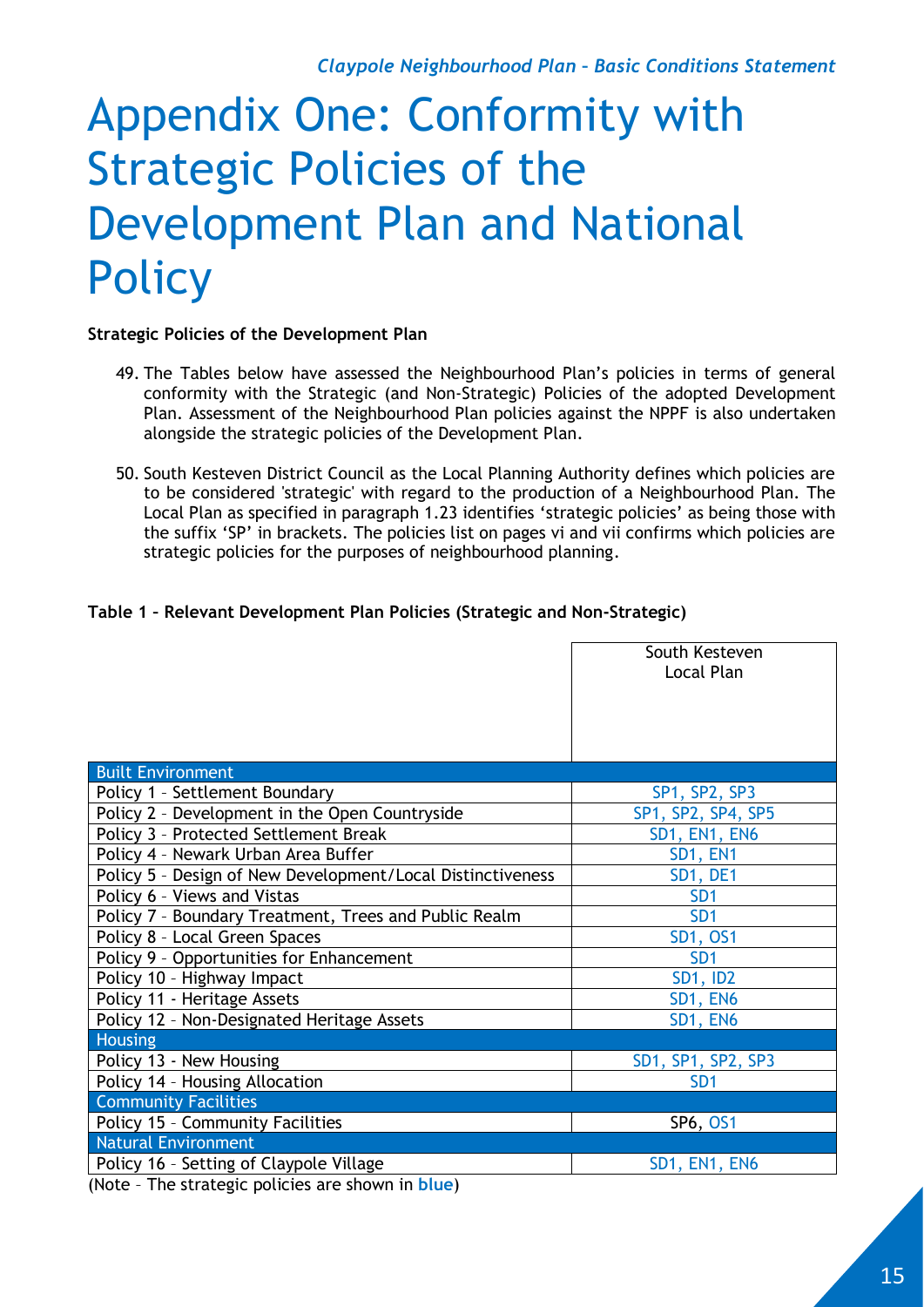#### **National Planning Policy**

- 51. The Table below shows how the Parish Council have assessed the conformity of each policy against the strategic policies of the Development Plan and National Policy.
- 52. The NPPF in paragraph 16 requires that: *"Plans should:*
	- *a) be prepared with the objective of contributing to the achievement of sustainable development;*
	- *b) be prepared positively, in a way that is aspirational but deliverable;*
	- *c) be shaped by early, proportionate and effective engagement between plan-makers and communities, local organisations, businesses, infrastructure providers and operators and statutory consultees;*
	- *d) contain policies that are clearly written and unambiguous, so it is evident how a decision maker should react to development proposals;*
	- *e) be accessible through the use of digital tools to assist public involvement and policy presentation; and*
	- f) *serve a clear purpose, avoiding unnecessary duplication of policies that apply to a particular area (including policies in this Framework, where relevant)."*
- 53. The Parish Council considers that all of the Neighbourhood Plan policies meets this requirement of the NPPF. The NPPF goes on in paragraph 29 to state: *"Neighbourhood planning gives communities the power to develop a shared vision for their area. Neighbourhood plans can shape, direct and help to deliver sustainable development, by influencing local planning decisions as part of the statutory development plan. Neighbourhood plans should not promote less development than set out in the strategic policies for the area, or undermine those strategic policies"* All of the policies meet this obligation.

#### **Table 2 - Conformity Against the Strategic Policies of the Development Plan and National Policy**

#### Sustainable Growth

#### **Policy 1 – Settlement Boundary**

#### Need for the Policy

The South Kesteven Local Plan does not propose any settlement boundaries for the towns and villages across the district. The Local Plan uses various terms such as 'within the main built-up part of the settlement'; 'not extend the pattern of development beyond the existing built form'; and 'development on the edge of a settlement'. However, it does not define any form of boundary, line or other notation to help explain these terms.

As the South Kesteven Local Plan does not set out a comprehensive definition of 'main built-up area' or 'existing built form'; then the Neighbourhood Plan does this for Claypole. For ease the Neighbourhood Plan uses the term 'existing built form'; when meaning the form of the existing settlement. A settlement boundary has been drawn as a line using the criteria set out within the Settlement Built Form Methodology document published alongside this Neighbourhood Plan. Regard has been had to the proposed allocations in the Neighbourhood Plan which have been included in the area defined; as has land which has been granted planning permission for development. The settlement boundary therefore defines the existing and planned built form of Claypole.

The Neighbourhood Plan uses a settlement boundary to define the settlement existing and planned built form as a policy tool for ensuring the right type of development in the right place. National planning policy encourages sustainable patterns of development and resists inappropriate development in locations where it might cause harm to the local area. These are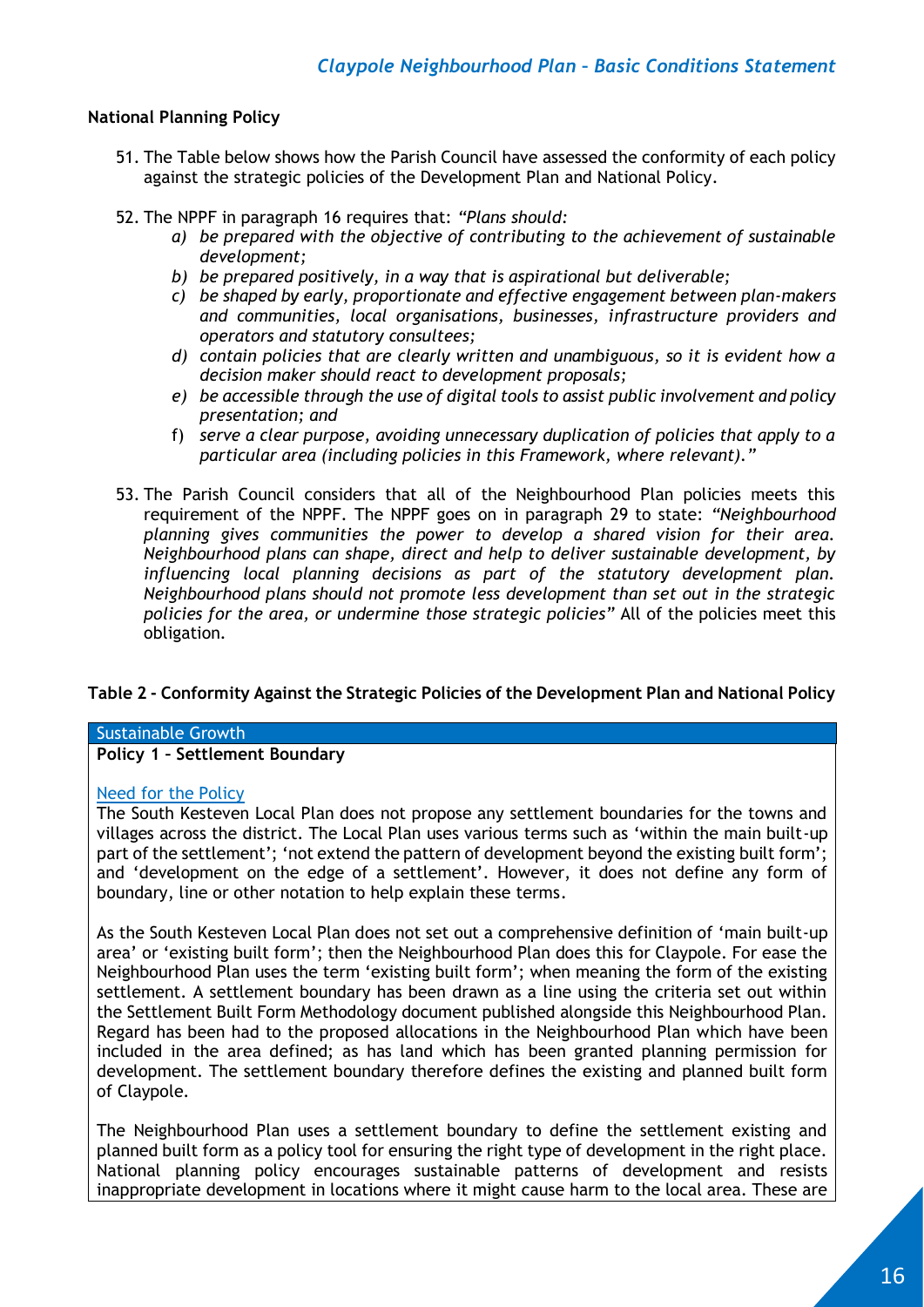key underlying principles that will need to be borne in mind when developing the relevant boundary.

Through consultation local residents are concerned that the village retains its character and distinct identity.

#### Conformity with National Policy

Paragraph 13 of the NPPF identifies that: *"Neighbourhood plans should support the delivery of strategic policies contained in local plans or spatial development strategies…"* this policy facilitates the housing requirement for Claypole. Paragraph 29 of the NPPF requires Neighbourhood plans to not promote less development than set out in the strategic policies for the area, or undermine those strategic policies.

Although this is a constraint related policy it conforms with Policy SP3 of the Local Plan that supports infill development and the Neighbourhood Plan includes a housing allocation. The Neighbourhood Plan will therefore contribute positively to the delivery of the strategic housing requirement to 2036 as identified in the Local Plan.

The policy does not conflict with paragraph 80 of the NPPF in relation to dwellings in the countryside as the policy is clear that residential development will be permitted in the countryside where it meets the requirements of other policies in the Development Plan or National Planning Policy. The policy allows for appropriate development outside the settlement boundary such as diversification of agricultural businesses and leisure developments as envisaged in paragraph 85 of the NPPF. It does not prevent rural exceptions schemes for affordable housing as in paragraph 78 of the NPPF.

It also recognises the intrinsic character and beauty of the countryside as set out in paragraph 174 of the NPPF.

#### Conformity with Strategic Policies of the Adopted Development Plan

The policy supports the strategy for development in Policies SP1, SP2, SP3 and SP4; including to protect the character of existing settlements and the intrinsic character and beauty of the surrounding countryside. Policy SP5 also has similar aims in relation to the countryside.

Policy SP3 of the Local Plan seeks to continue the focus on unallocated development being infill development within the existing built-up area.

The South Kesteven Local Plan does not define the terms it uses, however the criterion used in Policy SP3 have been taken into account in developing the Neighbourhood Plan Settlement Boundary.

#### **Policy 2 – Development in the Open Countryside**

#### Need for the Policy

A settlement boundary has been drawn as a line using the criteria set out within the Settlement Built Form Methodology document published alongside this Neighbourhood Plan. Regard has been had to the proposed allocations in the Neighbourhood Plan which have been included in the area defined; as has land which has been granted planning permission for development. The settlement boundary therefore defines the existing and planned built form of Claypole. Outside of that settlement boundary is the open countryside.

The Neighbourhood Plan uses a settlement boundary to define the settlement existing and planned built form as a policy tool for ensuring the right type of development in the right place. National planning policy encourages sustainable patterns of development and resists inappropriate development in locations where it might cause harm to the local area. These are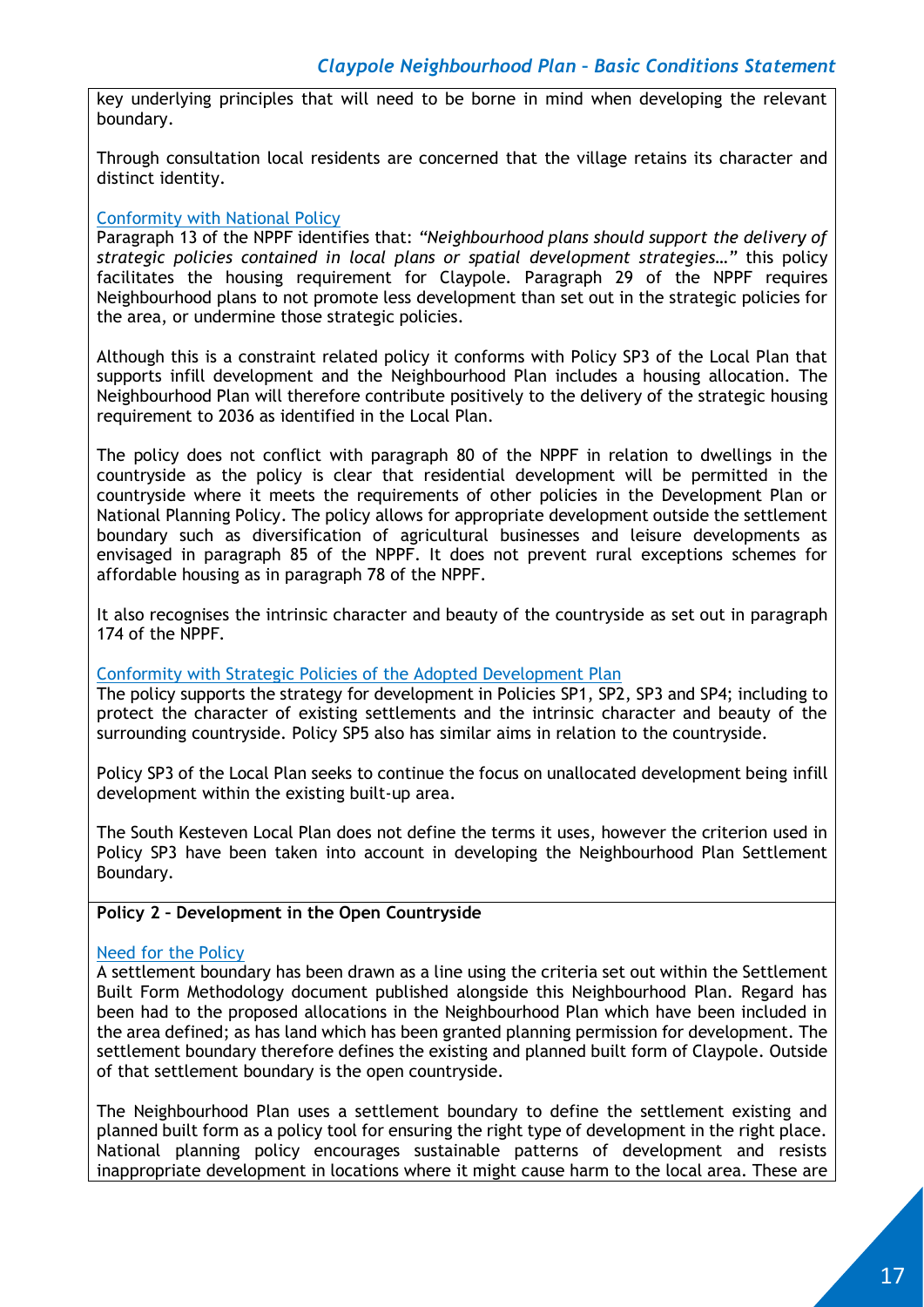key underlying principles that will need to be borne in mind when developing the relevant boundary.

Through consultation local residents are concerned that the village retains its character and distinct identity.

#### Conformity with National Policy

Paragraph 13 of the NPPF identifies that: *"Neighbourhood plans should support the delivery of strategic policies contained in local plans or spatial development strategies…"* this policy facilitates the housing requirement for Claypole. Paragraph 29 of the NPPF requires Neighbourhood plans to not promote less development than set out in the strategic policies for the area, or undermine those strategic policies.

Although this is a constraint related policy it conforms with Policy SP3 of the Local Plan that supports infill development and the Neighbourhood Plan includes a housing allocation. The Neighbourhood Plan will therefore contribute positively to the delivery of the strategic housing requirement to 2036 as identified in the Local Plan.

The policy does not conflict with paragraph 80 of the NPPF in relation to dwellings in the countryside as the policy is clear that residential development will be permitted in the countryside where it meets the requirements of other policies in the Development Plan or National Planning Policy. The policy allows for appropriate development outside the settlement boundary such as diversification of agricultural businesses and leisure developments as envisaged in paragraph 85 of the NPPF. It does not prevent rural exceptions schemes for affordable housing as in paragraph 78 of the NPPF.

It also recognises the intrinsic character and beauty of the countryside as set out in paragraph 174 of the NPPF.

#### Conformity with Strategic Policies of the Adopted Development Plan

The policy supports the strategy for development in Policies SP1, SP2, SP3 and SP4; including to protect the character of existing settlements and the intrinsic character and beauty of the surrounding countryside. Policy SP5 also has similar aims in relation to the countryside.

Policy SP3 of the Local Plan seeks to continue the focus on unallocated development being infill development within the existing built-up area. The policy would allow for residential development in the countryside where it meets one of the exceptions referred to in Policies SP4 and SP5 of the South Kesteven Local Plan and National Planning Policy.

#### **Policy 3 – Protected Settlement Break**

#### Need for the Policy

Claypole is a settlement in two parts: the main village; and the area adjacent to the River Witham that can be colloquially referred to as Claypole Bridge. The area of Claypole Bridge was historically the part of the village where the Newark Union Workhouse was located; this was redeveloped and is where Gretton Close now lies. The fact that the main village and Claypole Bridge have remained visually and spatially distinct from each other has allowed the historic settlement form to be retained with a gap between these two areas.

Some limited development Nos.7, 18  $\&$  20 Main Street has taken place within the historic gap between the main village and Claypole Bridge. This has not yet led to coalescence between the two parts of the settlement; but additional development such as agricultural built development could threaten the historic settlement form and lead to coalescence between the main village and Claypole Bridge. This would harm the important character of Claypole.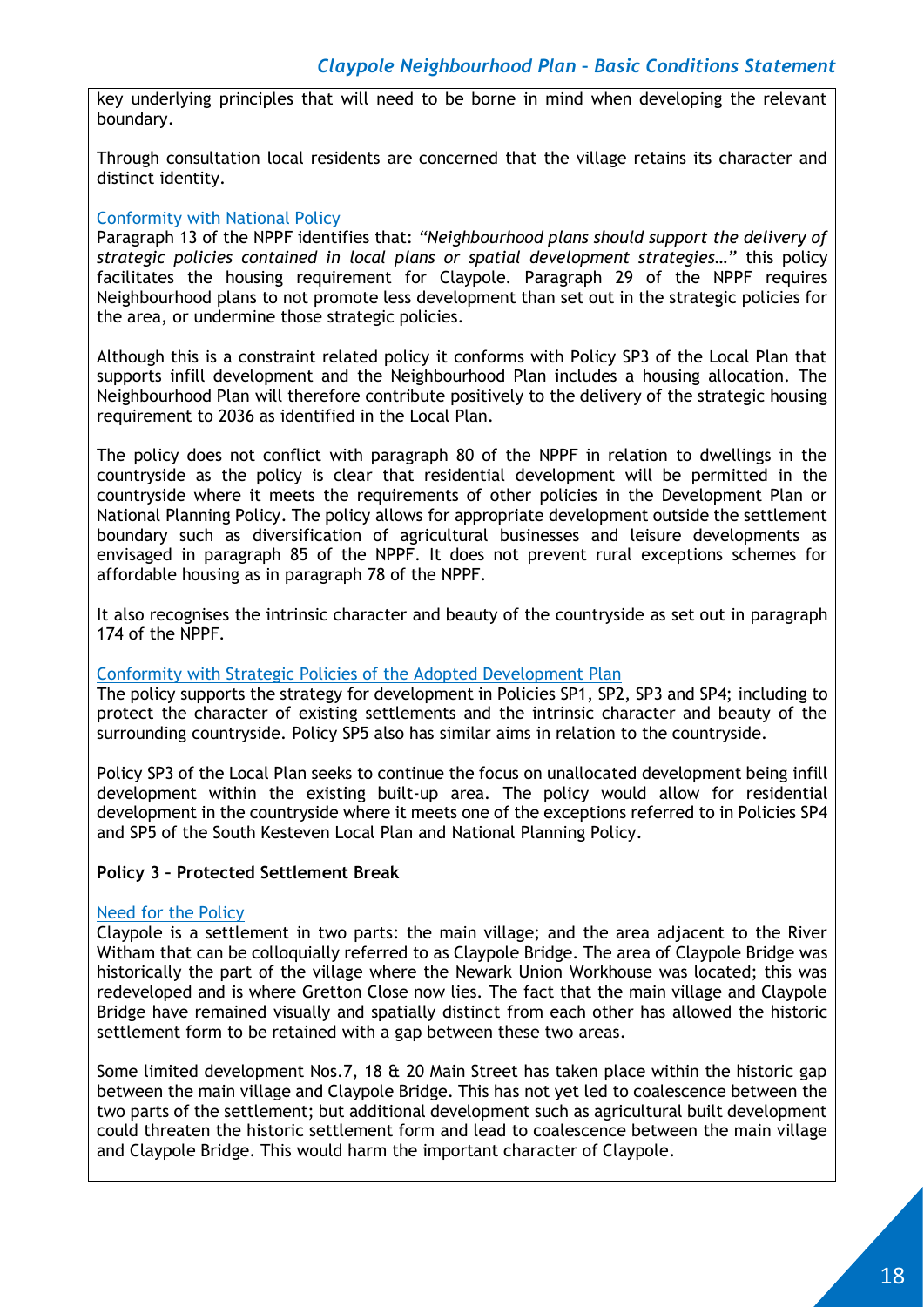Despite being in the countryside, there is a real threat that unchecked growth could lead to further coalescence between the main village and Claypole Bridge. The South Kesteven Local Plan does not include any policy to prevent the coalescence of the two areas of the settlement; as such the Neighbourhood Plan needs to secure this important community objective. It is proposed that no built development would be acceptable within the protected settlement break

Through consultation local residents are concerned that the village retains its character and distinct identity.

#### Conformity with National Policy

Paragraph 127 of the NPPF identifies that: *"Neighbourhood planning groups can play an important role in identifying the special qualities of each area and explaining how this should be reflected in development, both through their own plans and by engaging in the production of design policy, guidance and codes by local planning authorities and developers."* Paragraph 130 of the NPPF goes on to ensure that planning policies 'are sympathetic to local character and history, including the surrounding built environment and landscape setting' and 'establish or maintain a sense of place'.

This policy looks to maintain the historic built form which is part of the long-established character of Claypole; which is fundamental to the sense of place.

#### Conformity with Strategic Policies of the Adopted Development Plan

The policy supports the strategy for development in Policy SD1 to maintain the character of the village. The policy arose out of the character appraisal undertaken for the village which has identified this gap to be an important part of the historic built form of the village. The policy also supports Policies SP2, SP3, SP4 and SP5; including to protect the character of existing settlements and the intrinsic character and beauty of the surrounding countryside.

#### **Policy 4 – Newark Urban Area Buffer**

#### Need for the Policy

To the west of Claypole, is the town of Newark on Trent, the main employment and commercial centre, and transport hub for Claypole residents. Newark is located within the adjacent district of Newark and Sherwood and it is an identified 'Sub-Regional Centre'. It is identified for strategic growth which includes three strategic urban extensions all on the Claypole side of Newark which have been identified in their 2019 Core Strategy as being phased to cater for housing need up to 2033 and indeed beyond.

One of the three strategic urban extensions is 'Land around Fernwood' for some 3,200 dwellings (2,095 up to 2033 and 1,105 post 2033). This strategic allocation abuts the Claypole parish boundary as shown on the plan accompanying the policy. Of the 3,200 new homes allocated for Fernwood, around 2,150 of them will be either side of Claypole Lane (as referred to in the Newark & Sherwood Core Strategy but is actually called Shire Lane on OS maps). As such planning decisions in Claypole need to take into account the inter-relationship to Fernwood and Newark.

Given this strategic development immediately adjacent to the parish boundary which is proposed to be developed in the plan period; there is a threat of coalescence by creeping development. Therefore, despite the western side of Claypole Parish being in the countryside, there is a real threat that unchecked growth could lead to potential coalescence between the western side of Claypole and the planned eastern edge of the Fernwood strategic housing allocation.

The South Kesteven Local Plan does not include any policy to prevent the coalescence of Claypole and the Newark Urban Area. Consequently, the Neighbourhood Plan needs to secure this important community objective.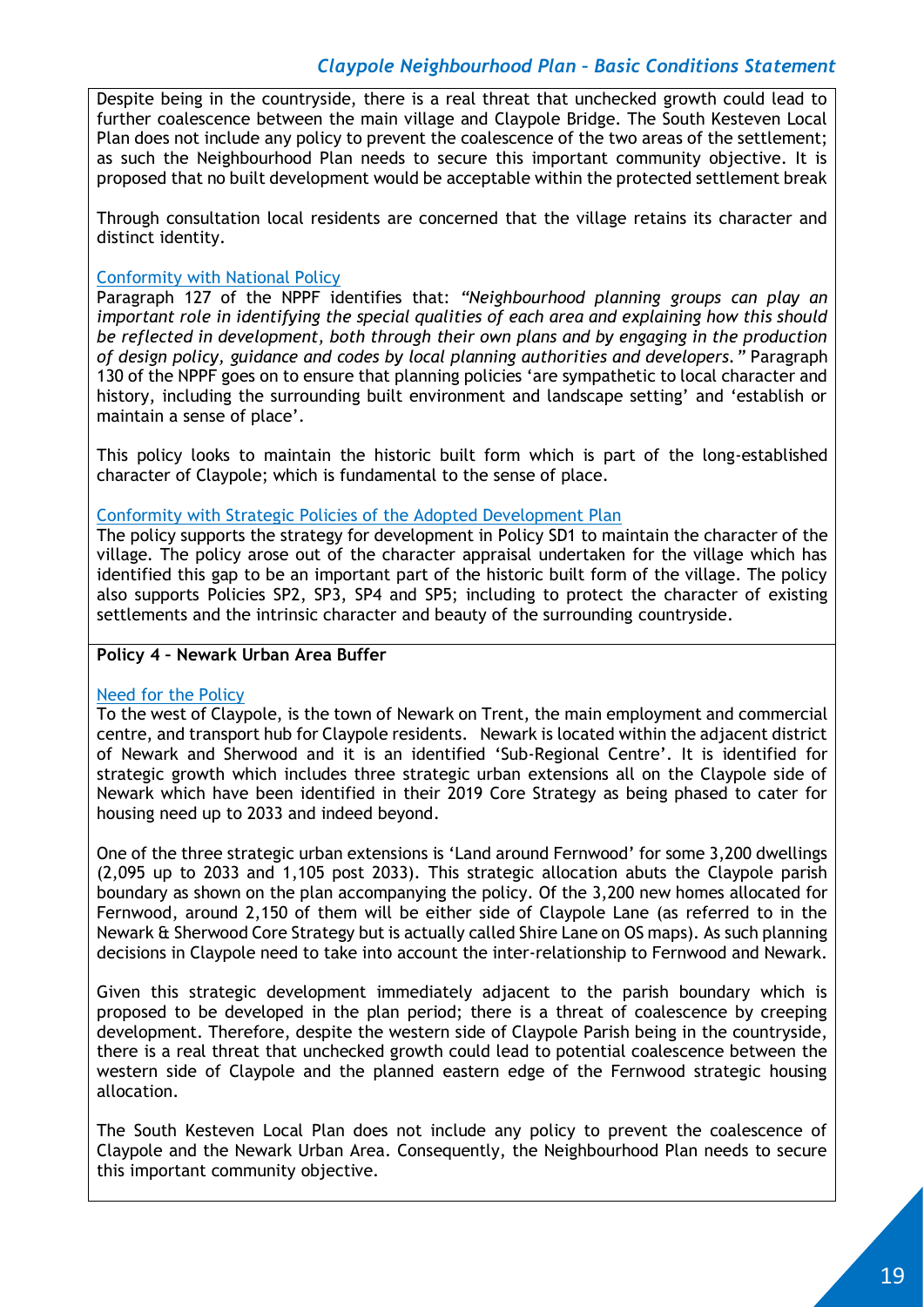Through consultation local residents are concerned that the village retains its character and distinct identity. There is long-standing public concern that the growth of the Newark Urban Area up to the Claypole boundary threatens coalescence.

#### Conformity with National Policy

Paragraph 127 of the NPPF identifies that: *"Neighbourhood planning groups can play an important role in identifying the special qualities of each area and explaining how this should be reflected in development, both through their own plans and by engaging in the production of design policy, guidance and codes by local planning authorities and developers."* Paragraph 130 of the NPPF goes on to ensure that planning policies 'are sympathetic to local character and history, including the surrounding built environment and landscape setting' and 'establish or maintain a sense of place'.

This policy looks to maintain the identity of Claypole as a distinct village close to but separate from the Newark Urban Area.

#### Conformity with Strategic Policies of the Adopted Development Plan

The South Kesteven Local Plan does not include any policy to prevent the coalescence of Claypole and the Newark Urban Area. However, the adopted Newark and Sherwood Allocations and Development Management Policies DPD includes protected open breaks between the Newark Urban Area and the adjacent villages of Farndon; Winthorpe; and Coddington. Claypole is the only village adjacent to the Newark Urban Area which falls outside of Newark & Sherwood; however, as it shares a similar inter-relationship to Newark as Farndon; Winthorpe; and Coddington it should have a similar policy approach to retain the separate identity and characteristics of Claypole as a village.

The policy supports the strategy for development in Policy SD1 to maintain the character of the village. The policy arose out of the character appraisal undertaken for the village which has identified this gap to be an important part of the historic built form of the village. The policy also supports Policies SP2, SP3, SP4 and SP5; including to protect the character of existing settlements and the intrinsic character and beauty of the surrounding countryside.

#### **Policy 5 – Design of New Development/Local Distinctiveness Policy 6 - Views and Vistas Policy 7 – Boundary Treatment, Trees and Public Realm**

#### Need for the Policy

The Neighbourhood Plan aims to ensure that any new development or change to buildings should respond to local character and the history and identity of local surroundings. Maintaining local distinctiveness includes ensuring that the form of a vernacular building is respected. This includes architectural detailing and the nature of the locally available construction materials.

This suite of three inter-related policies arose out of the character appraisal undertaken for the village which has identified the main character areas and the features that establish the sense of place for the various parts of the village.

Through consultation local residents are concerned that the village retains its character and distinct identity.

#### Conformity with National Policy

Paragraph 127 of the NPPF identifies that: *"Neighbourhood planning groups can play an important role in identifying the special qualities of each area and explaining how this should be reflected in development, both through their own plans and by engaging in the production of design policy, guidance and codes by local planning authorities and developers."* Paragraph 130 of the NPPF goes on to ensure that planning policies 'are sympathetic to local character and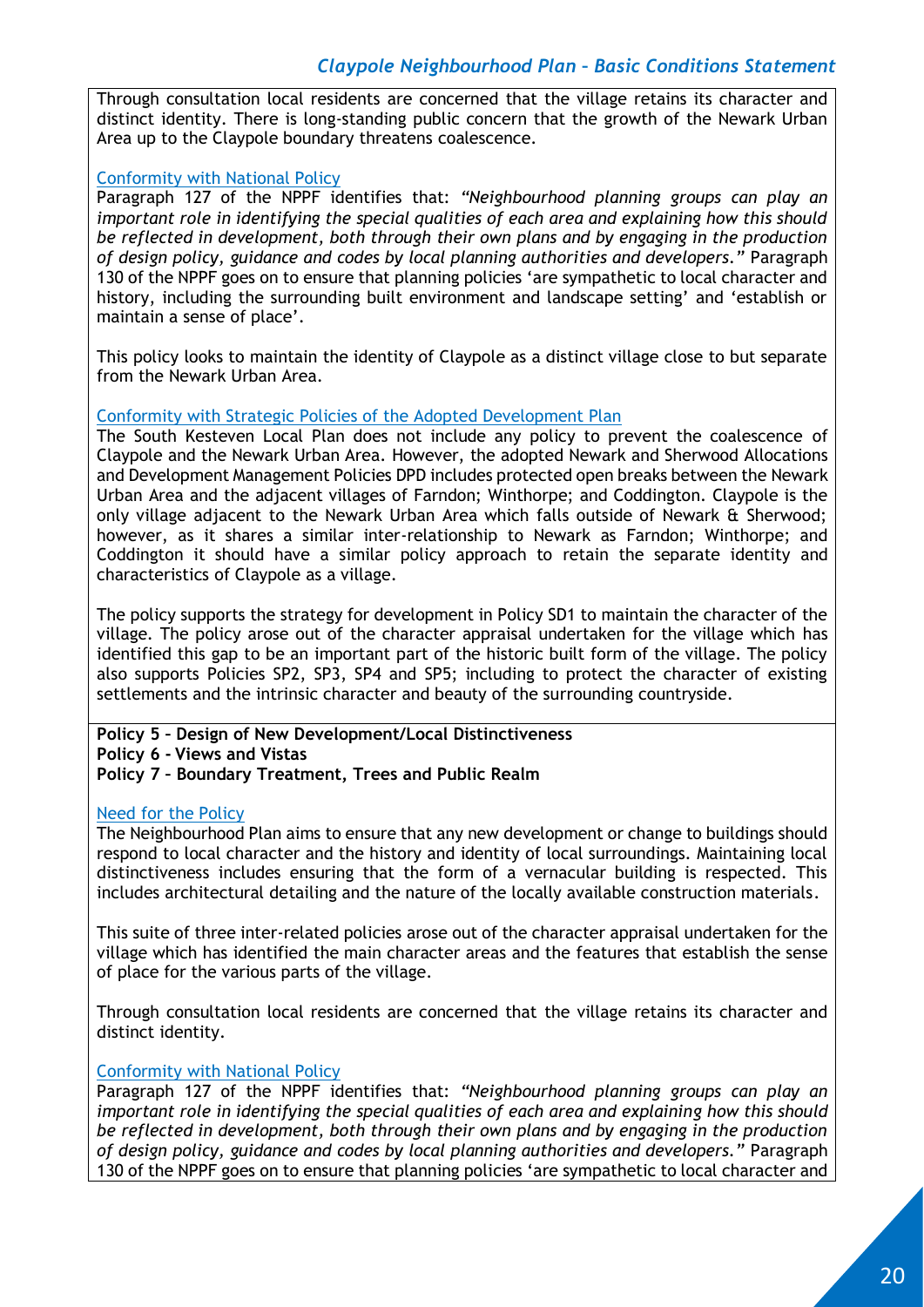history, including the surrounding built environment and landscape setting' and 'establish or maintain a sense of place'.

This suite of policies looks to identify what are the special qualities of each part of the village, how development can reflect the character and ensure that the sense of place is maintained.

#### Conformity with Strategic Policies of the Adopted Development Plan

The policy supports the strategy for development in Policy SD1 to maintain the character of the village. The policy arose out of the character appraisal undertaken for the village which has identified the various features looking to be protected. The policy also supports Policies SP2, SP3, SP4 and SP5; including to protect the character of existing settlements and the intrinsic character and beauty of the surrounding countryside. They also reflect Policy DE1 which promotes good quality design.

#### **Policy 8 – Local Green Spaces**

#### Need for the Policy

The NPPF sets out a positive framework for local communities to identify areas which are demonstrably special to them as Local Green Space. A number of areas were considered and assessed against the criteria for Local Green Space and the designation was found to be suitable.

Consultation has demonstrated that the green spaces within Claypole are of value to local residents, this is one of a suite of policies to protect the built environment of the village.

#### Conformity with National Policy

The policy complies with the requirements of paragraphs 101 to 103 of the NPPF. In particular paragraph 101 states: *"The designation of land as Local Green Space through local and neighbourhood plans allows communities to identify and protect green areas of particular importance to them. Designating land as Local Green Space should be consistent with the local planning of sustainable development and complement investment in sufficient homes, jobs and other essential services. Local Green Spaces should only be designated when a plan is prepared or updated, and be capable of enduring beyond the end of the plan period."* The Neighbourhood Plan delivers sufficient opportunities for sustainable growth whilst protecting the green areas of particular importance to the local community.

#### Conformity with Strategic Policies of the Adopted Development Plan

Policy OS1 looks to protect existing open space, although it does not identify any actual areas of open space. The proposed Neighbourhood Plan policy is consistent with Policy OS1. The policy supports the strategy for development in Policy SD1 to maintain the character of the village. The policy arose out of the character appraisal undertaken for the village which has identified the areas. The policy also supports Policies SP2, SP3 and SP4; including to protect the character of existing settlements.

#### **Policy 9 – Opportunities for Enhancement**

#### Need for the Policy

This policy arose out of the character appraisal undertaken for the village which has identified the main character areas and the features that establish the sense of place for the various parts of the village. Some areas of the village present an opportunity for enhancement to improve the existing character and appearance of the village.

#### Conformity with National Policy

Paragraph 8 of the NPPF as part of sustainable development looks for planning to protect and enhance our natural, built and historic environment. This is part of the wider suite of policies that looks to identify what are the special qualities of each part of the village, how development can reflect the character and ensure that the sense of place is maintained and enhanced.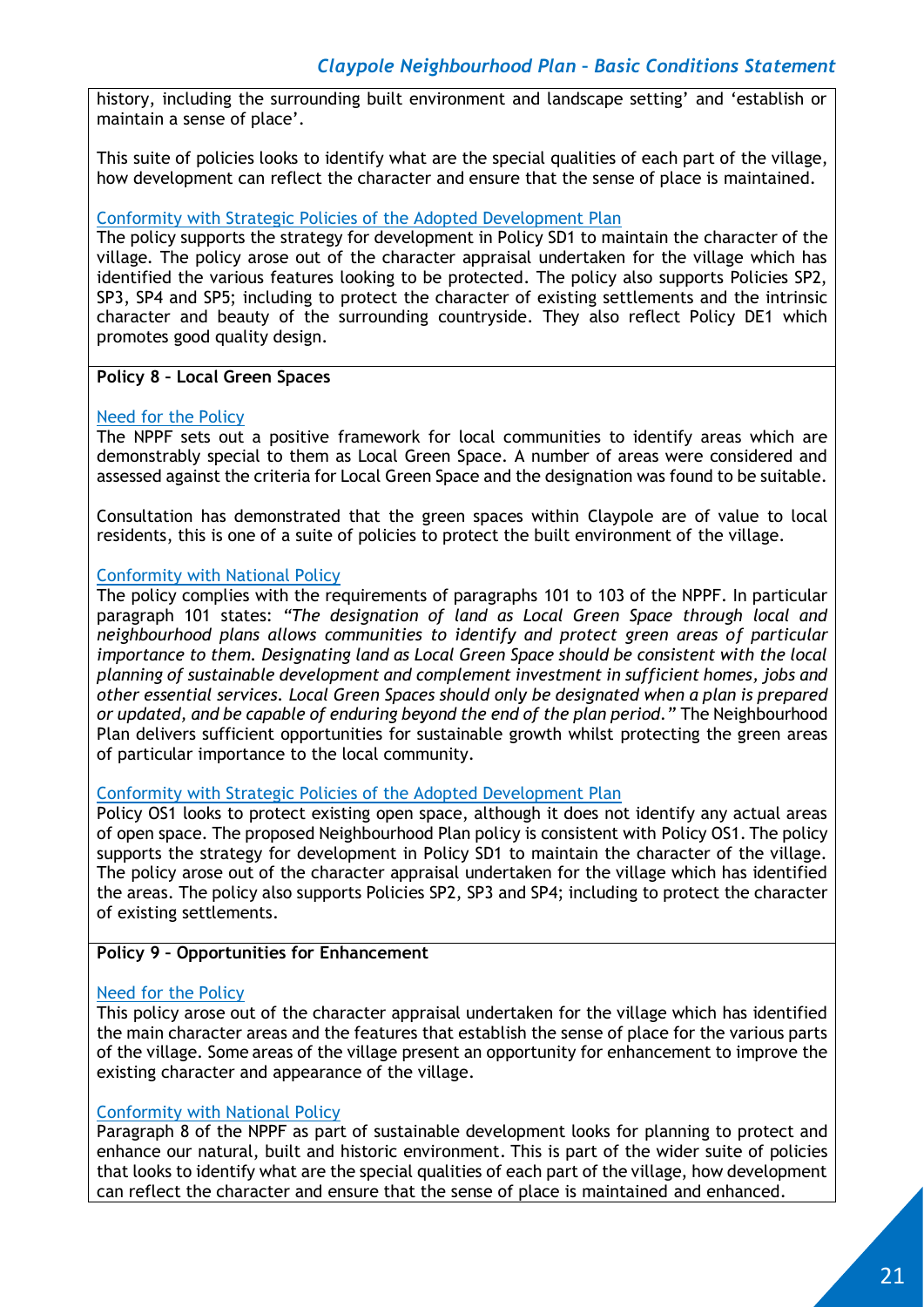#### Conformity with Strategic Policies of the Adopted Development Plan

The policy supports the strategy for development in Policy SD1 to maintain and enhance the character of the village. The policy arose out of the character appraisal undertaken for the village which has identified the various features looking to be protected and enhanced.

#### **Policy 10 – Highway Impact**

#### Need for the Policy

Traffic has been identified as a major issue of concern to the parish residents in consultation that has been undertaken. It is the volume and speed of traffic that are the primary concerns; the safety of pedestrians and cyclists, air pollution and noise pollution are also issues.

The character of Claypole comes from its narrow informal lane which either have a single narrow footway or have no footway, as such the safety of pedestrians and cyclists is a key consideration. Main Street has changed little over decades and due to the nature of the cottages along it, the road suffers from substantial on-street car parking. The Parish is reasonably well served with footpaths and bridleways, which mostly perform a recreational role.

The South Kesteven Local Plan contains no actual car parking standards and relies upon informal parking advice produced by the Highway Authority, although these are not contained in the development plan or in SPD. Claypole is a rural village with poor levels of public transport. The 2011 Census identifies that there is a reliance on use of the private car in Claypole; on-street parking is also an issue so local parking standards are appropriate.

#### Conformity with National Policy

The NPPF in paragraph 92 and section 8 overall aims to achieve healthy, inclusive and safe places, this includes promoting walking and cycling. Securing a safe highway network is integral to achieving this. The policy had had due regard to section 9 of the NPPF on promoting sustainable transport.

#### Conformity with Strategic Policies of the Adopted Development Plan

Policy ID2 of the South Kesteven Local Plan seeks to minimise the use of travel by car and maximise sustainable transport modes. The South Kesteven Local Plan contains no actual car parking standards and relies upon informal parking advice produced by the Highway Authority.

Claypole sits adjacent to Newark and shares characteristics with the other villages around Newark in relation to commuting and travel to work patterns. Newark and Sherwood has recently adopted up-to-date car parking [standards](https://www.newark-sherwooddc.gov.uk/media/newark-and-sherwood/images-and-files/planning-policy/pdfs/supplementary-planning-documents/Parking-Standards-Final.pdf)<sup>10</sup>. Although these do not strictly apply in Claypole, they do provide a useful context for the standards applied to the similar villages around Newark which share a similar high level of car ownership.

The Neighbourhood Plan uses these standards as the basis against which to judge whether 'adequate' on-site parking provision has been provided for new dwellings and other forms of development as appropriate.

#### **Policy 11 - Heritage Assets Policy 12 – Non-Designated Heritage Assets**

#### Need for the Policy

There is evidence of iron age and Roman occupation in the village as evidenced by various archaeological surveys during land development over the past 30 years. A range of artefacts including brooches, coins and pottery fragments have been found. The village is detailed in

<sup>10</sup> https://www.newark-sherwooddc.gov.uk/media/newark-and-sherwood/images-and-files/planningpolicy/pdfs/supplementary-planning-documents/Parking-Standards-Final.pdf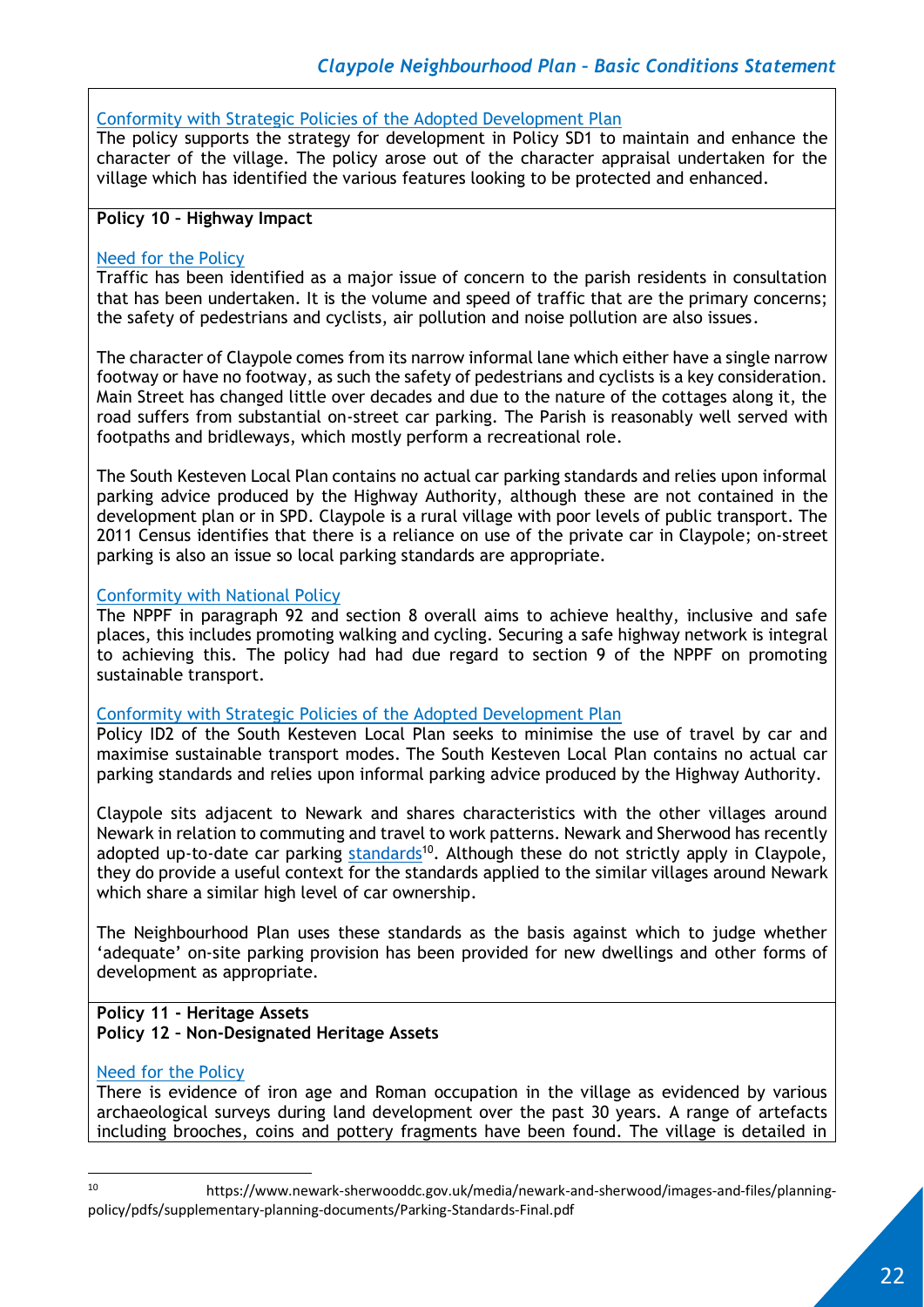several entries in the Domesday Book of 1086. The medieval village of Claypole itself is identified in the Lincolnshire Historic Environment Record. There are 10 Listed Buildings within the Parish of Claypole; 9 Grade II Listed Buildings, no Grade II\* Listed Building and one Grade I Listed Building. In addition, there is one Scheduled Monument (SAM).

Claypole has a number of architecturally valuable and important old buildings or buildings which are important historically which are not statutorily listed. The Lincolnshire Historic Environment Record lists numerous properties as having some heritage interest. The Neighbourhood Plan identifies 'Locally Important Buildings' as non-designated heritage assets in the Character Appraisal.

#### Conformity with National Policy

The NPPF in Section 16 looks to conserve and enhance the historic environment. It addresses designated heritage assets and non-designated heritage assets separately.

#### Conformity with Strategic Policies of the Adopted Development Plan

Policy EN6 of the South Kesteven Local Plan sets out an overall framework for heritage assets, albeit it doesn't clearly differentiate between designated heritage assets and non-designated heritage assets. The Local Plan has not undertaken any process or methodology to identify nondesignated heritage assets; the Neighbourhood Plan has sought to do so to complement the information contained in the Lincolnshire Historic Environment Record.

#### **Housing**

#### **Policy 13 - New Housing**

#### Need for the Policy

Notwithstanding the position of Claypole in the fourth and lowest tier of the settlement hierarchy the South Kesteven Local Plan; Claypole has not been immune to housing development. In recent decades the village has more than doubled in size from around 250 dwellings in the early 1980s to 570 dwellings at the present time.

Windfall housing development has played a role in Claypole and further windfall development is likely to come forward over the plan period 2021 to 2036. The Neighbourhood Plan wants to facilitate this whilst ensuring that it respects the character and sense of place of the village.

#### Conformity with National Policy

Paragraph 13 of the NPPF identifies that: *"Neighbourhood plans should support the delivery of strategic policies contained in local plans or spatial development strategies…"* this policy facilitates the housing requirement for Claypole. Paragraph 29 of the NPPF requires Neighbourhood plans to not promote less development than set out in the strategic policies for the area, or undermine those strategic policies.

The Neighbourhood Plan will therefore contribute positively to the delivery of the strategic housing requirement to 2036 as identified in the Local Plan. The policy supports paragraph 79 of the NPPF in relation to dwellings in rural villages.

#### Conformity with Strategic Policies of the Adopted Development Plan

The policy supports the strategy for development in Policies SP1, SP2, SP3 and SP4; including to protect the character of existing settlements and the intrinsic character and beauty of the surrounding countryside. Policy SP5 also has similar aims in relation to the countryside.

Policy SP3 of the Local Plan seeks to continue the focus on unallocated development being infill development within the existing built-up area. The policy also allows for larger proposals to come forward in certain circumstances.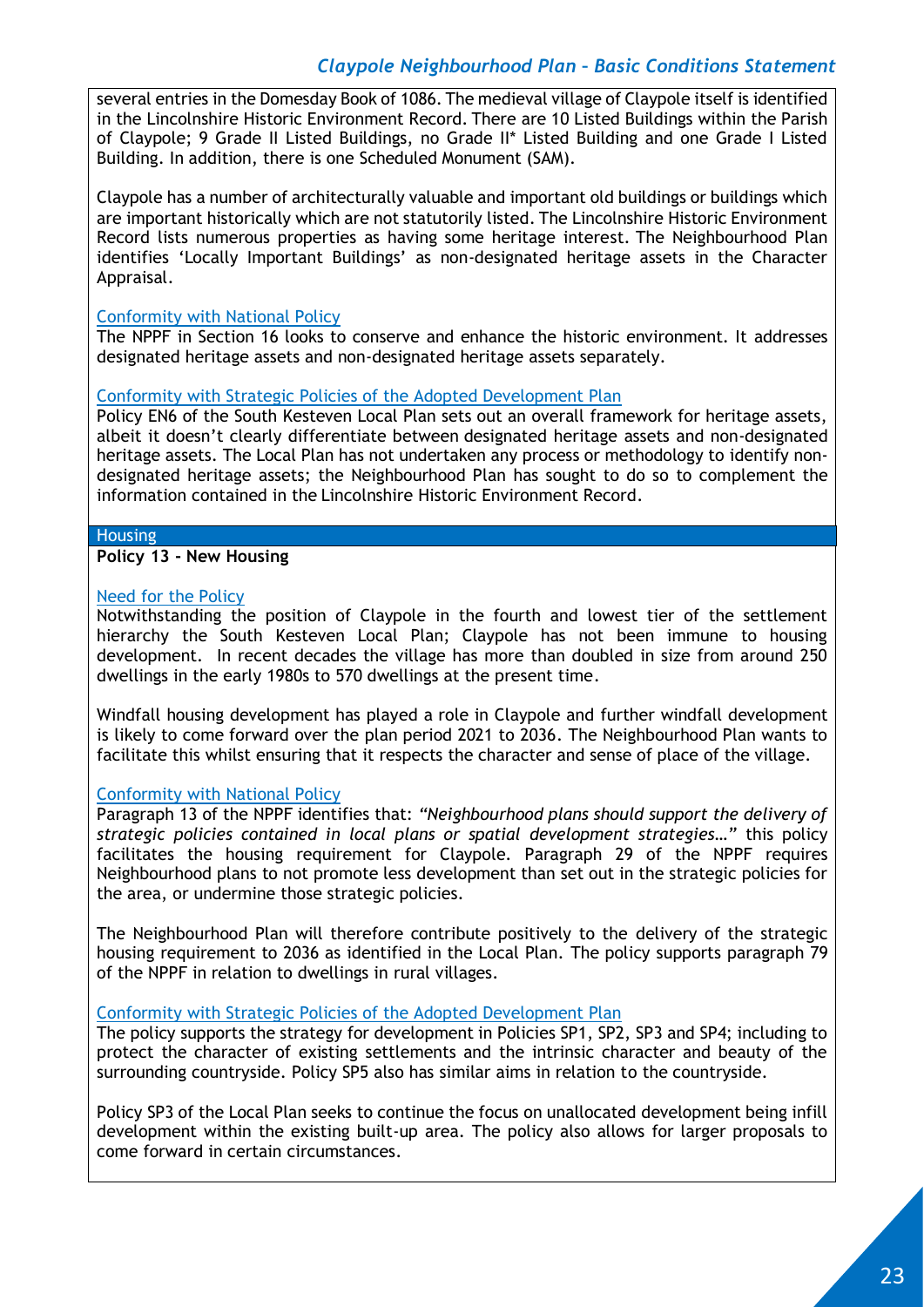#### **Policy 14 – Housing Allocation**

#### Need for the Policy

The Neighbourhood Plan has explored the provision of allocating land for residential development consistent with its status as a 'smaller village' over the plan period to 2036. From the public consultation 63% want to see new development located on a number of smaller sites within the current built-up area of the village; with 22% wanting development on 2 or 3 small sites. Conversely only 7% of those responding wanted to see future housing provided on a single site on the edge of the village. In terms of the number of houses those responding considered would be appropriate for Claypole over the plan period; the median figure was 16-20 dwellings

The Neighbourhood Plan has undertaken a site selection exercise; this builds on the previous work undertaken by South Kesteven District Council in the [Strategic Housing Land Availability](http://www.southkesteven.gov.uk/index.aspx?articleid=8491)   $Assessment<sup>11</sup>$  $Assessment<sup>11</sup>$ . In addition, the Neighbourhood Plan has considered sites which have been suggested during early consultation on the Neighbourhood Plan. The site selection process is detailed in full in the accompanying document 'Site Selection Methodology'.

#### Conformity with National Policy

Paragraph 13 of the NPPF identifies that: *"Neighbourhood plans should support the delivery of strategic policies contained in local plans or spatial development strategies; and should shape and direct development that is outside of these strategic policies."* This policy facilitates the delivery of additional housing for Claypole and allows the local community to direct future housing in the village. Paragraph 29 of the NPPF requires Neighbourhood plans to not promote less development than set out in the strategic policies for the area, or undermine those strategic policies.

The Neighbourhood Plan will therefore contribute positively to the delivery of the strategic housing requirement to 2036 as identified in the Local Plan. The policy supports paragraph 79 of the NPPF in relation to dwellings in rural villages.

#### Conformity with Strategic Policies of the Adopted Development Plan

Claypole is a designated 'Smaller Village' in the settlement hierarchy in Policy SP2 of the South Kesteven Local Plan. The Local Plan does not allocate any sites in the 60 identified 'smaller villages' instead it identifies in Policy H1 an overall windfall allowance for these smaller villages being a total of 30 dwellings per annum. Spread evenly across each of the 60 settlements this would equate to only 0.5 dwellings per annum in each. In overall terms the South Kesteven Local Plan identifies only 4% of the housing supply coming from the 'smaller villages'. Although the supply for the 'smaller villages' is based on a windfall allowance; then any allocations in Neighbourhood Plans for any of these settlements would contribute to the figures in the South Kesteven Local Plan.

Although there is no strategic requirement for the Neighbourhood Plan to allocate land for housing; the NPPF allows for Neighbourhood Plans to allocate sites for housing over and above any strategic housing requirement.

#### Community Facilities

**Policy 15 – Community Facilities**

#### Need for the Policy

Community facilities are provided by both the public and private sectors. People in Claypole have a strong sense of community, in the Neighbourhood Plan survey 93% would recommend Claypole as a place to live, so long as it's allowed to retain its essential village characteristics. Claypole is fortunate to host some excellent community facilities. The retention of community

<sup>11</sup> http://www.southkesteven.gov.uk/index.aspx?articleid=8491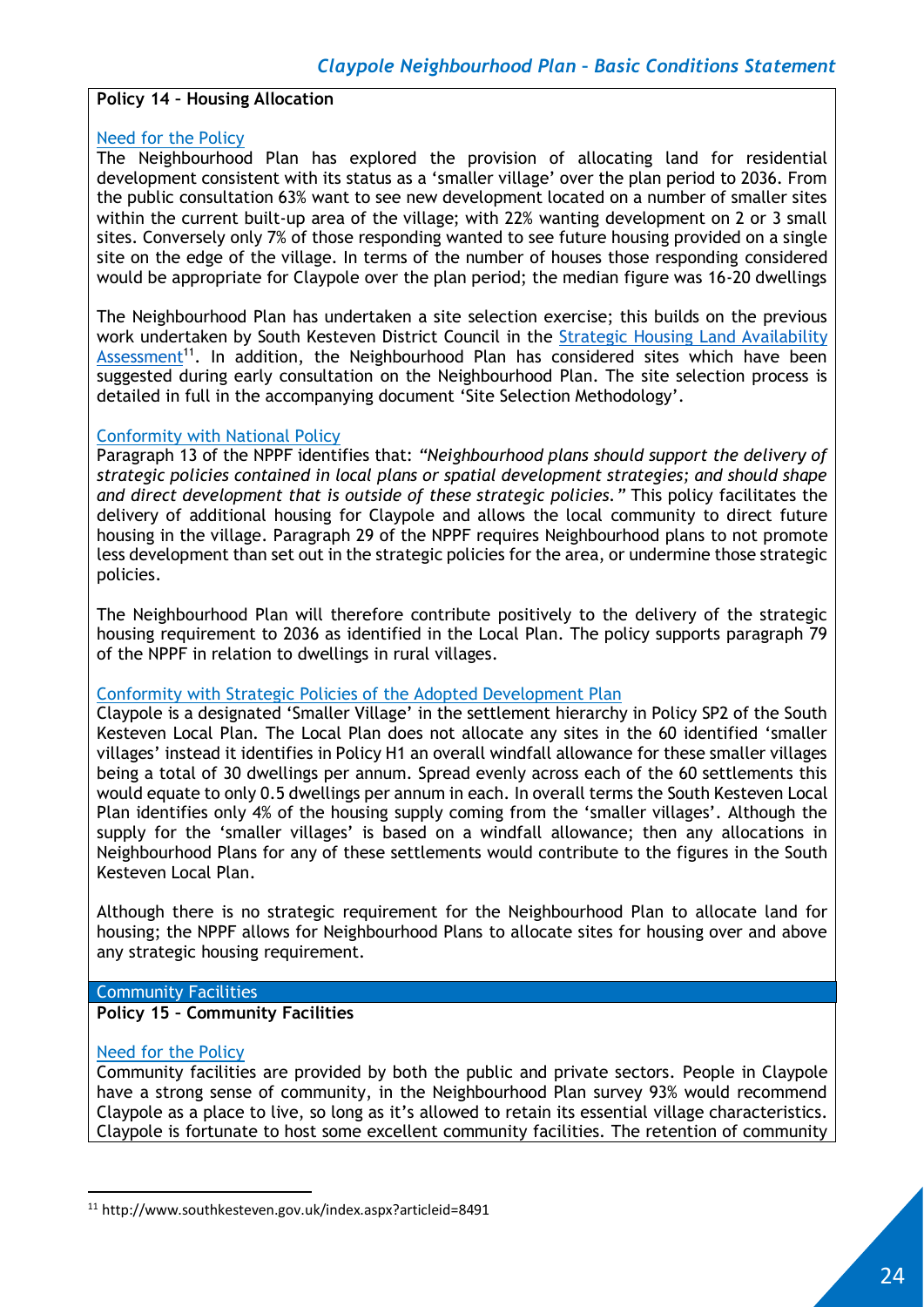facilities is considered to be integral to ensuring that Claypole remains a sustainable and balanced community.

Claypole Community Park comprises land wholly owned by the Parish Council and dedicated for community use. The Parish Council is committed to developing these amenities further subject to securing the necessary financial grant support. Plans are currently in hand to provide accessible toilets and changing facilities for users of the sports fields and MUGA. The Neighbourhood Plan allocates land for the expansion of the Community Park. The site selection process is detailed in full in the accompanying document 'Site Selection Methodology'.

#### Conformity with National Policy

The NPPF in paragraph 16 in relation to plan making says policies should be prepared positively, in a way that is aspirational but deliverable. This allocation is aspirational but is deliverable.

Paragraph 93 of the NPPF requires the retention of the social, recreational and cultural facilities and services the community needs. Paragraph 99 has similar aims regarding open space, sports and recreational facilities. It also supports paragraphs 84 and 98 of the NPPF.

#### Conformity with Strategic Policies of the Adopted Development Plan

The policy supports strategic policy OS1 and the non-strategic policy of SP6 in the Local Plan.

#### Natural Environment

**Policy 16 – Setting of Claypole Village**

#### Need for the Policy

Most of the Parish of Claypole is rural, and contains substantial areas of farmland which contributes significantly to the character of the Parish and the setting of the village. Earthworks of medieval ridge and furrow are found to almost all sides of the village as identified in the Lincolnshire Historic Environment Register. This historic landscape form is important to the setting of Claypole.

The setting of Claypole is reliant on its countryside character and the urbanising form of development needs to be carefully managed.

#### Conformity with National Policy

Paragraph 127 of the NPPF identifies that: *"Neighbourhood planning groups can play an important role in identifying the special qualities of each area and explaining how this should be reflected in development, both through their own plans and by engaging in the production of design policy, guidance and codes by local planning authorities and developers."* Paragraph 130 of the NPPF goes on to ensure that planning policies 'are sympathetic to local character and history, including the surrounding built environment and landscape setting' and 'establish or maintain a sense of place'.

#### Conformity with Strategic Policies of the Adopted Development Plan

The policy supports the strategy for development in Policy SD1 to maintain the character of the village. The policy arose out of the character appraisal undertaken for the village which has identified the various features looking to be protected. The policy also supports Policy SP5 including to protect the character of existing settlements and the intrinsic character and beauty of the surrounding countryside.

The policy also supports Policies EN1 and EN6 which promotes landscape character and the historic environment.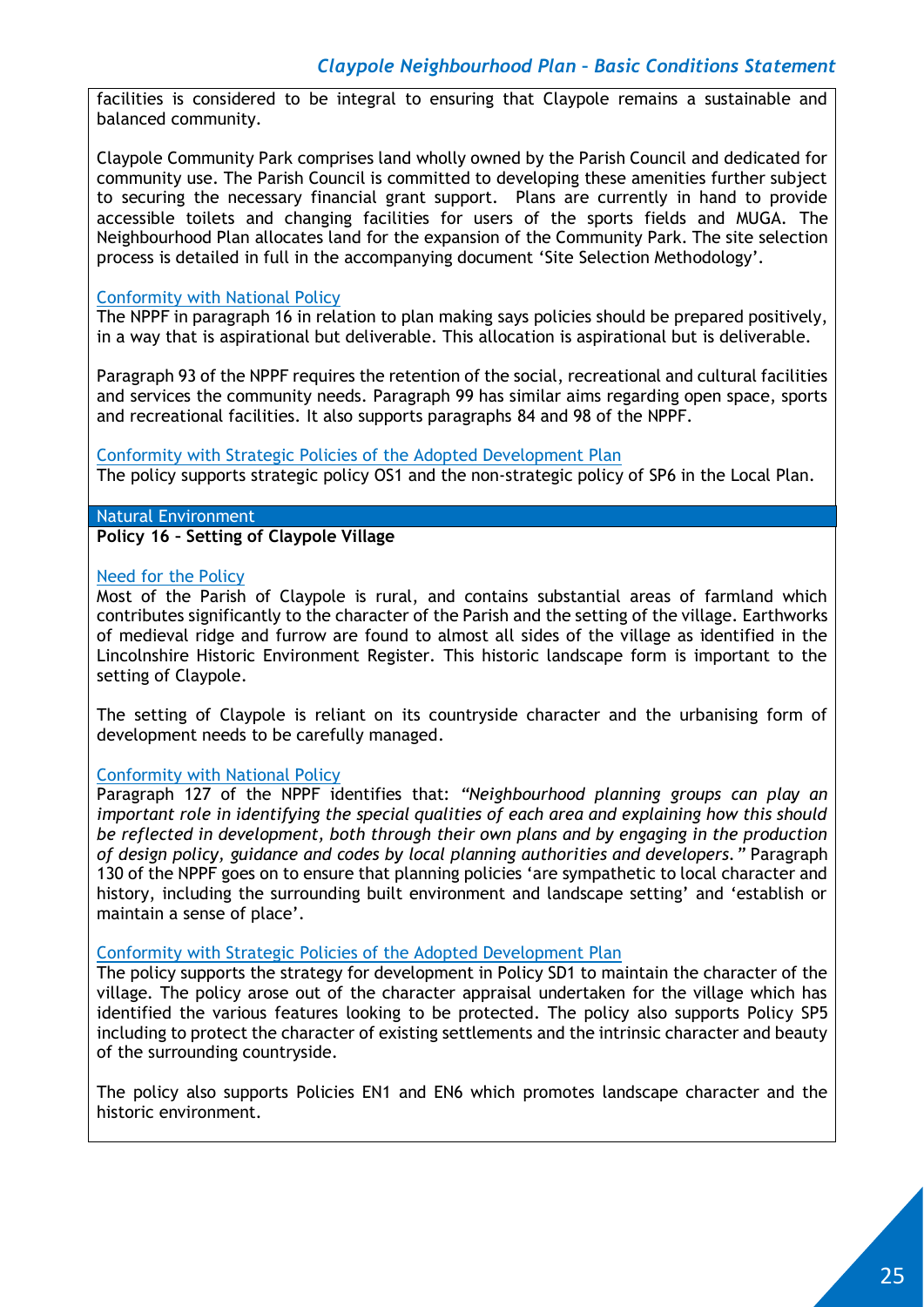This page is intentionally blank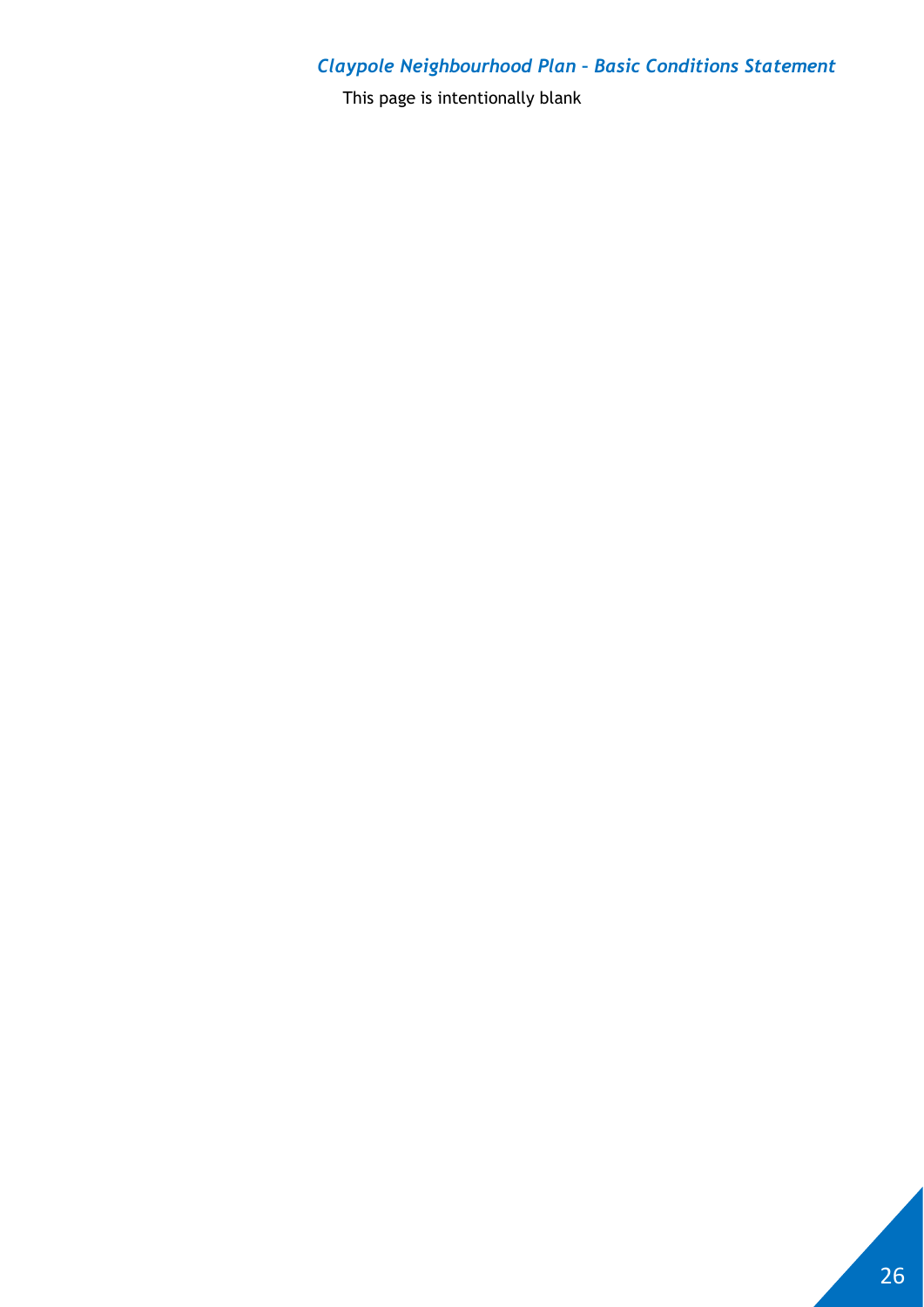# Appendix Two: Assessment of Neighbourhood Plan Policies on Sustainable Development

54. The Table below has assessed the Neighbourhood Plan's policies in terms of how it will deliver sustainable development in the economic, social and environmental aspects of sustainability. It shows how the plan's policies are attributing to the achievement of sustainable development by using the following indicators against the economic, social and environmental factors on a scale - \*\* = very positive \* = positive - = neutral  $x =$  negative and  $xx = \text{very negative.}$ 

#### **Table 4 - Assessment of Neighbourhood Plan Policies on Sustainable Development**

|                                                            | Economic<br>Factors      | Social<br>Factors | Environment<br>al Factors |
|------------------------------------------------------------|--------------------------|-------------------|---------------------------|
| <b>Built Environment</b>                                   |                          |                   |                           |
| Policy 1 - Settlement Boundary                             | **                       | $**$              | $* *$                     |
| Policy 2 - Development in the Open Countryside             | $\ast$                   | $**$              | $**$                      |
| Policy 3 - Protected Settlement Break                      | $\ast$                   | $**$              | $* *$                     |
| Policy 4 - Newark Urban Area Buffer                        |                          | $**$              | $***$                     |
| Policy 5 - Design of New Development/Local Distinctiveness | $\ast$                   | $* *$             | $* *$                     |
| Policy 6 - Views and Vistas                                | $\overline{\phantom{a}}$ | $\ast$            | $* *$                     |
| Policy 7 - Boundary Treatment, Trees and Public Realm      |                          | $\ast$            | $* *$                     |
| Policy 8 - Local Green Spaces                              |                          | $***$             | $***$                     |
| Policy 9 - Opportunities for Enhancement                   | $\ast$                   | **                | $***$                     |
| Policy 10 - Highway Impact                                 |                          | $* *$             | $\ast$                    |
| Policy 11 - Heritage Assets                                |                          | $* *$             | **                        |
| Policy 12 - Non-Designated Heritage Assets                 |                          | $**$              | $* *$                     |
| <b>Housing</b>                                             |                          |                   |                           |
| Policy 13 - New Housing                                    | $\ast$                   | $* *$             | $\overline{a}$            |
| Policy 14 - Housing Allocation                             | $\ast$                   | $* *$             |                           |
| <b>Community Facilities</b>                                |                          |                   |                           |
| Policy 15 - Community Facilities                           | $\ast$                   | $***$             | $\ast$                    |
| <b>Natural Environment</b>                                 |                          |                   |                           |
| Policy 16 - Setting of Claypole Village                    |                          | $\ast$            | $* *$                     |